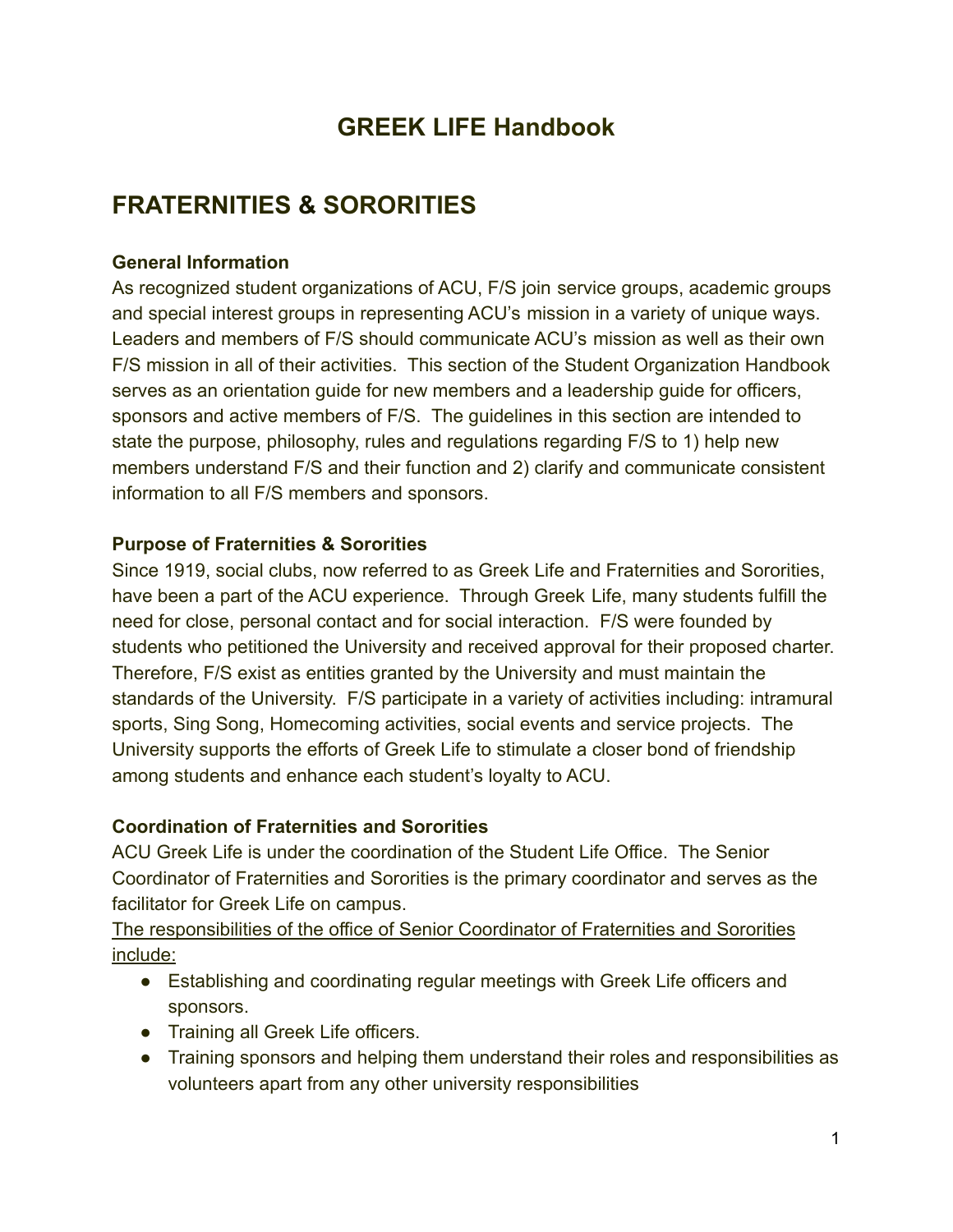- Coordinating communication to the students, sponsors and ACU faculty/staff in regards to Greek Life.
- Educating the campus community, especially prospective new members, about the process of new member orientation.
- Educating the campus community, especially F/S officers and sponsors, about the annual Greek Life calendar and process.
- Supervising and upholding ACU policy and procedures in all Greek Life activities.
- Monitoring and evaluating all aspects of the Greek Life process with an annual assessment.

### **Fraternities and Sororities as Recognized Student Organizations**

In order for a F/S to be active on campus, they must be recognized as an official ACU student organization. F/S must comply with the policies outlined in the Student Organization Handbook for university recognition. This includes submitting annual updates prior to the end of each academic year and attending any mandatory training that is required by the Student Life Office.

In addition to the requirements listed in the Student Organization Handbook, F/S will be required to meet with the Senior Coordinator of Fraternities and Sororities to ensure adherence to written protocols. If current policies are not met, the organization may be placed on a one year probation to acquire the necessary membership requirement and their status as a recognized organization may be removed. The organization may go through a re-chartering process once it meets the necessary membership requirement.

# **Responsibilities of Fraternities and Sororities**

It is extremely important that all actions of F/S during the school year, especially induction procedures, reflect a positive impact on the individual participants, other students and/or faculty, citizens of Abilene, Taylor County and surrounding areas. F/S officers and their sponsors must be acutely aware of the community's response to their actions. One or two unseemly incidents can negate a world of good that is performed by most F/S throughout the year.

- The freedom of choice given to individual F/S is possible only when individual F/S take full responsibility for following approved plans and University guidelines for the new member orientation activities.
- Each F/S, as a whole, is responsible for the actions of its F/S members, current students and alumni toward potential new F/S members. The F/S's responsibility exists without regard to whether its members are acting alone or as a group, and without regard to whether its members are acting with or without the knowledge of the F/S's officers or sponsors.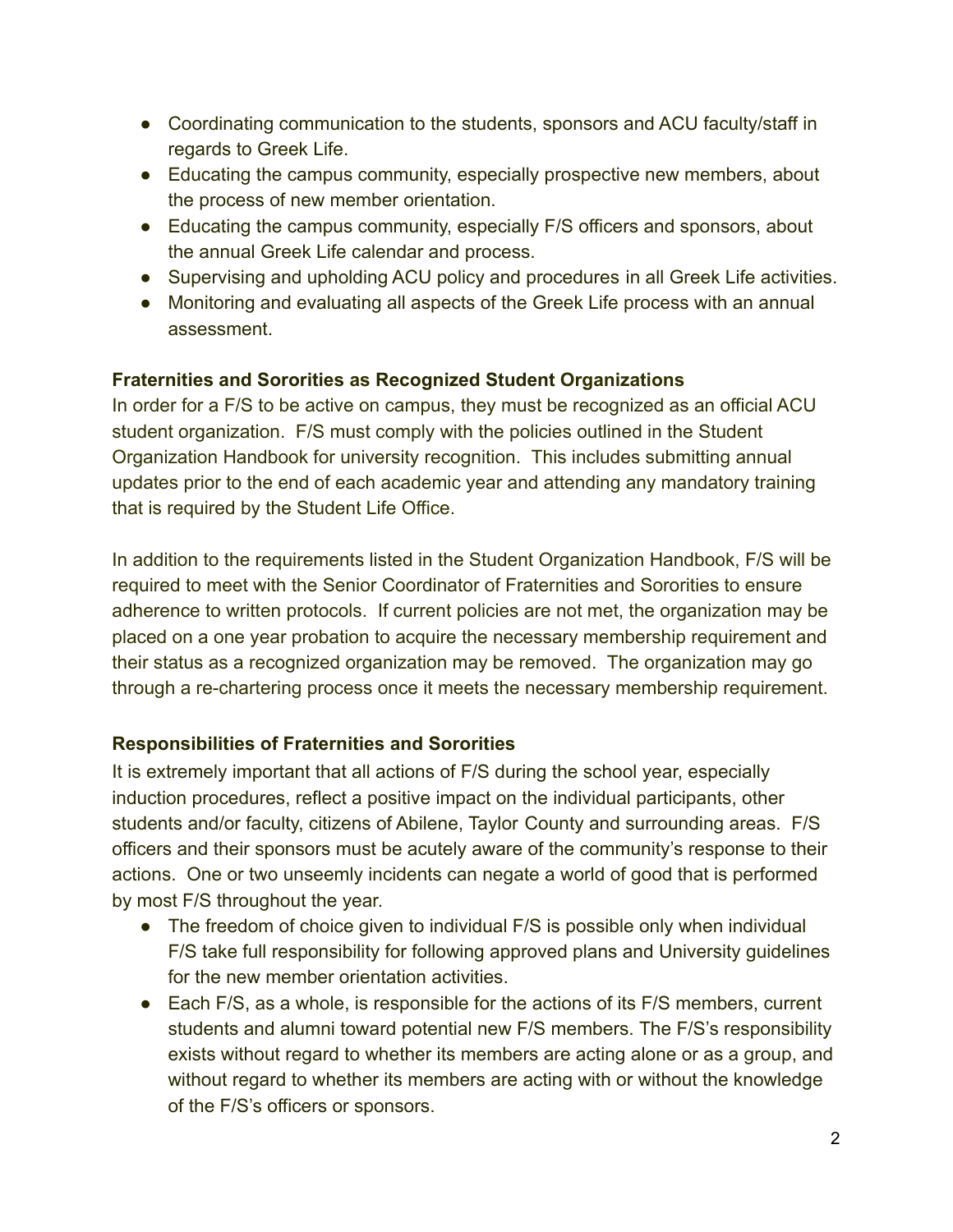• The F/S agree to follow and enforce for their members the quidelines developed by the Office of Student Life as well as the University.

# **Eligibility Requirements for Membership in a Fraternity or Sorority**

As with any other co-curricular activity at ACU, there are eligibility requirements for joining and remaining active in a F/S. Any recent conduct probation may impact your ability to participate in Greek Life activities as a new member or a member. The following list includes the guidelines for eligibility to join: Students must:

- 1. Have completed one long semester of college (beginning spring of 2022) which equates to at least 12 college hours. There may be circumstances that could allow a student to be exempt from this requirement with the approval of the Senior Coordinator of Fraternities and Sororities.
- 2. Be currently enrolled as a full time ACU student (12 or more hours for undergraduate students and 9 or more hours for graduate students).
- 3. Be in good academic standing and not on academic probation with the University.

Any student found to be ineligible after registering to join will receive an ineligibility notice from the Office of Student Life explaining the reasons for the ineligibility. F/S will receive a list of eligible students who registered to join from the Office of Student Life after registration has concluded. Member eligibility is verified at the beginning of the fall and spring semesters.

# Existing member requirements include the following:

- 1. Be currently enrolled as a residential student at the ACU Abilene campus (6 or more hours for undergraduate students and 9 or more hours for graduate students). A student who joins during their undergraduate program, is permitted to continue participation, so long as the F/S allow. Graduate students are not able to rush and join Greek Life.
- 2. Be in good academic standing and not on academic probation with the University.

Any student found ineligible will receive an email giving information and details about the ineligibility. Ineligible students are prohibited from participating in Intramurals, Sing Song, F*/*S meetings, running for office, voting, socials and formals, and any other F/S sponsored events. F*/*S will be notified of any member that does not meet eligibility requirements. F/S officers and sponsors are responsible for ensuring that ineligible members do not participate in F*/*S activities. Organizations admitting new members or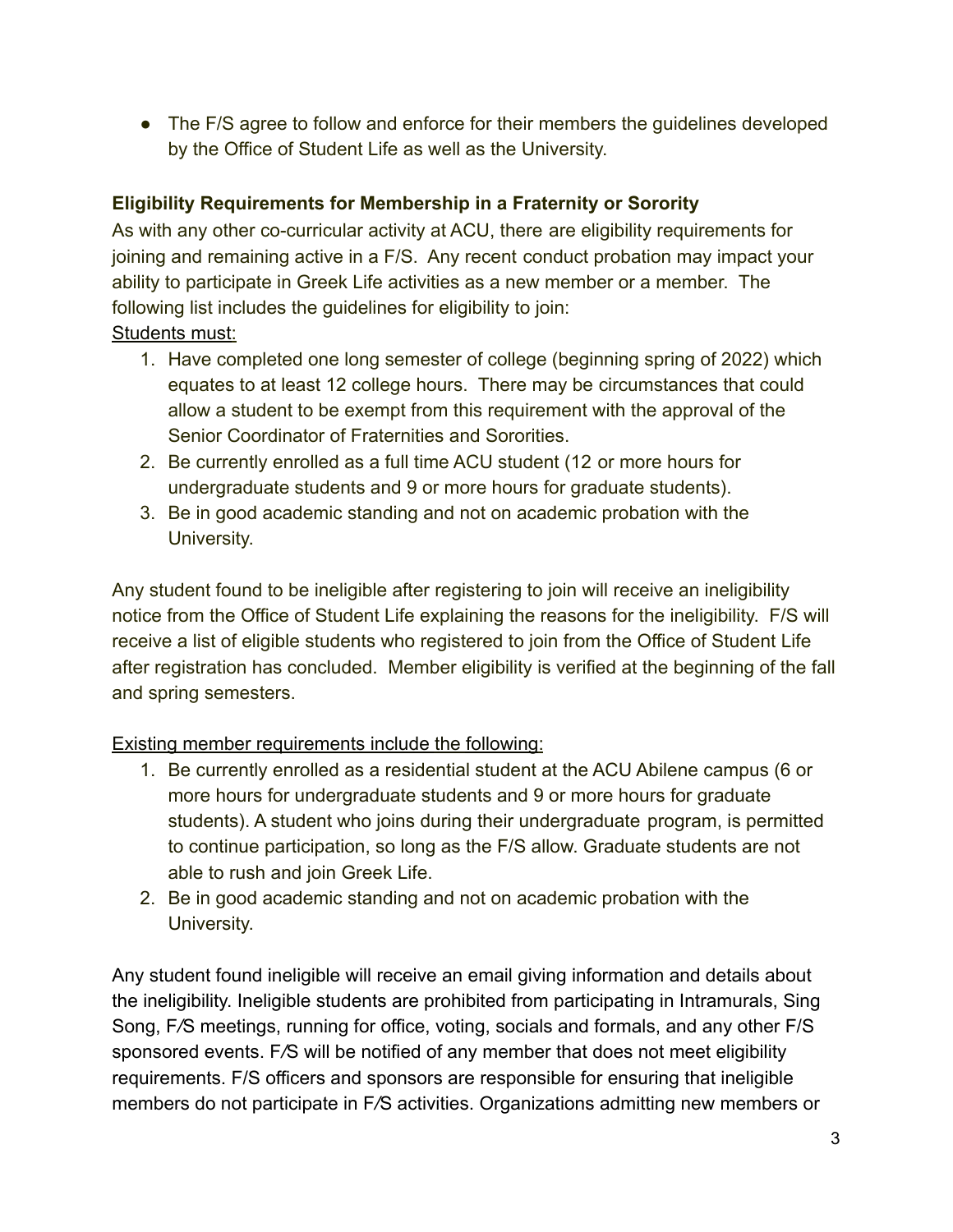allowing current members to participate who do not meet the above requirements may face disciplinary actions, including, but not limited to, loss of its student organization's status.

#### **Cost of Joining Fraternities and Sororities**

Each F/S charges dues to its members and they may vary some in price. The additional costs of T-shirts, sweatshirts, hats, and other merchandise items, as well as the costs of socials, Sing Song, etc., must also be considered.

Considering dues, participating in a F/S at ACU costs approximately \$500-\$600 per year, depending on the F/S. Expenses during the new member orientation period may be greater than for a typical semester. **F/S are required to allow students to make several payments during the semester to ease the financial stress, and cannot penalize a student for choosing to make multiple payments.** When a new member pays dues, it is done with the understanding that if that new member chooses to walk away from the joining process, no money will be refunded. If the cost of dues is the only thing keeping a student from participating and they are in a financial hardship, the Office of Student Life may offer a one time scholarship to help with dues. An application may be submitted through this office upon request.

# **POLICIES**

#### **Officer Expectations**

Officers, as well as all ACU students, are expected to uphold the principles of Abilene Christian University as stated in the ACU Student Handbook. These principles include integrity, service, stewardship, involvement and excellence. Officers are at all times expected to represent their F/S and ACU well and should take this responsibility seriously. Students in leadership positions are held to a higher standard. With this in mind, a student's disciplinary file will be considered prior to any F*/*S elections. Students who find themselves with a recent conduct probation may not be eligible for leadership positions. Students who have been elected to leadership positions and then find themselves facing conduct probation may be required to resign their office immediately after all appeals have been exhausted. Academic*/*chapel integrity violations may also impact a student's eligibility to run for office. However, the University reserves the right to immediately remove the student leader from his/her position, if the Dean of Student Life determines that serious misconduct has occurred or that the student's continued leadership presents unreasonable risk of danger to himself or herself or the organization. If at any time a F*/*S officer is known to have broken any portion of the Student Handbook, the Office of Student Life may remove a member from office. Any F*/*S member wishing to run for an office must meet the following eligibility requirements: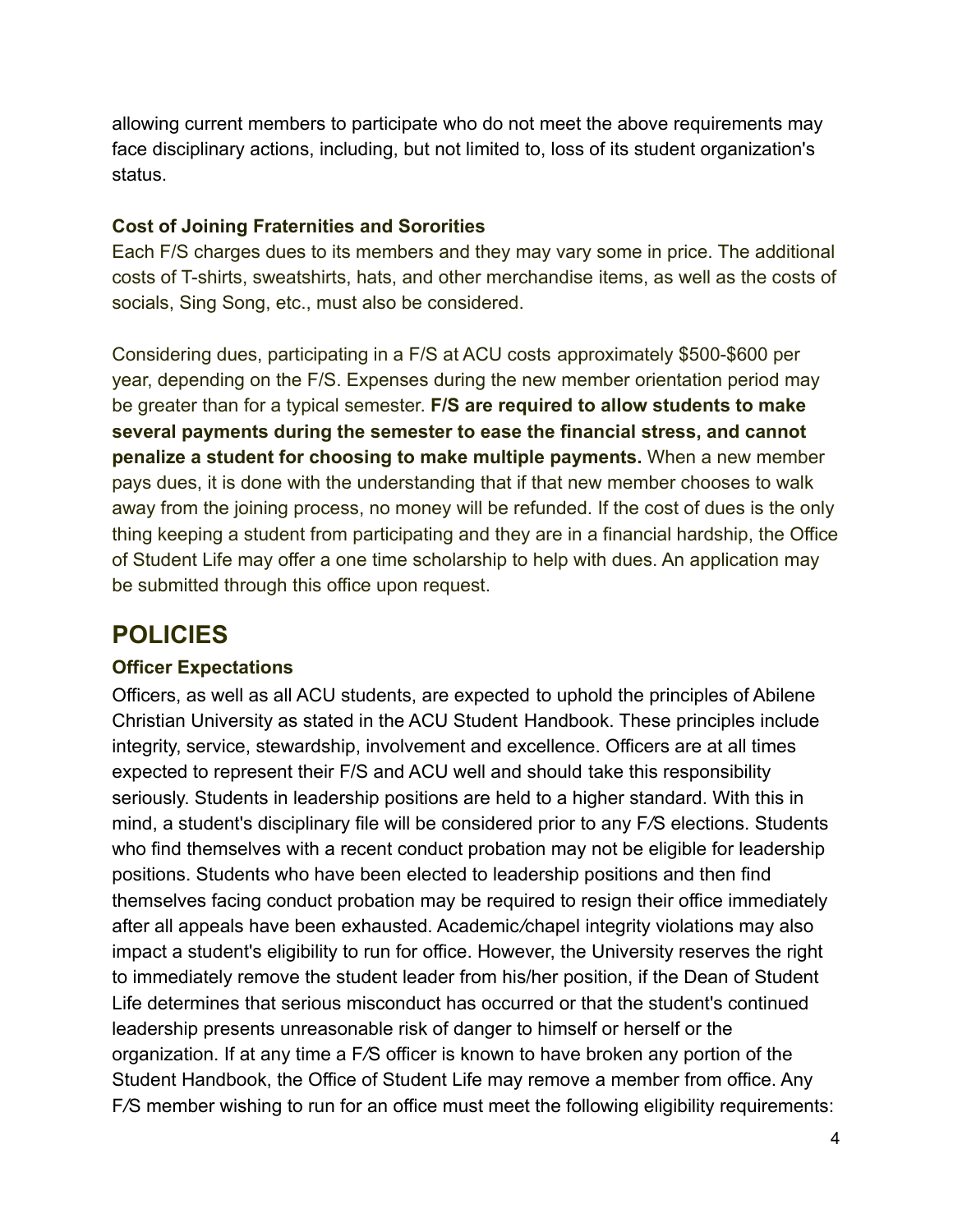1) Must meet all eligibility requirements for membership in a F*/*S.

2) Must be active during the semester that elections take place.

All F*I*S officers sign a commitment with the Office of Student Life at the beginning of their term indicating their understanding of these principles. The commitment also states that if the principles are not followed, they will forfeit their position as an officer. A copy of the commitment follows..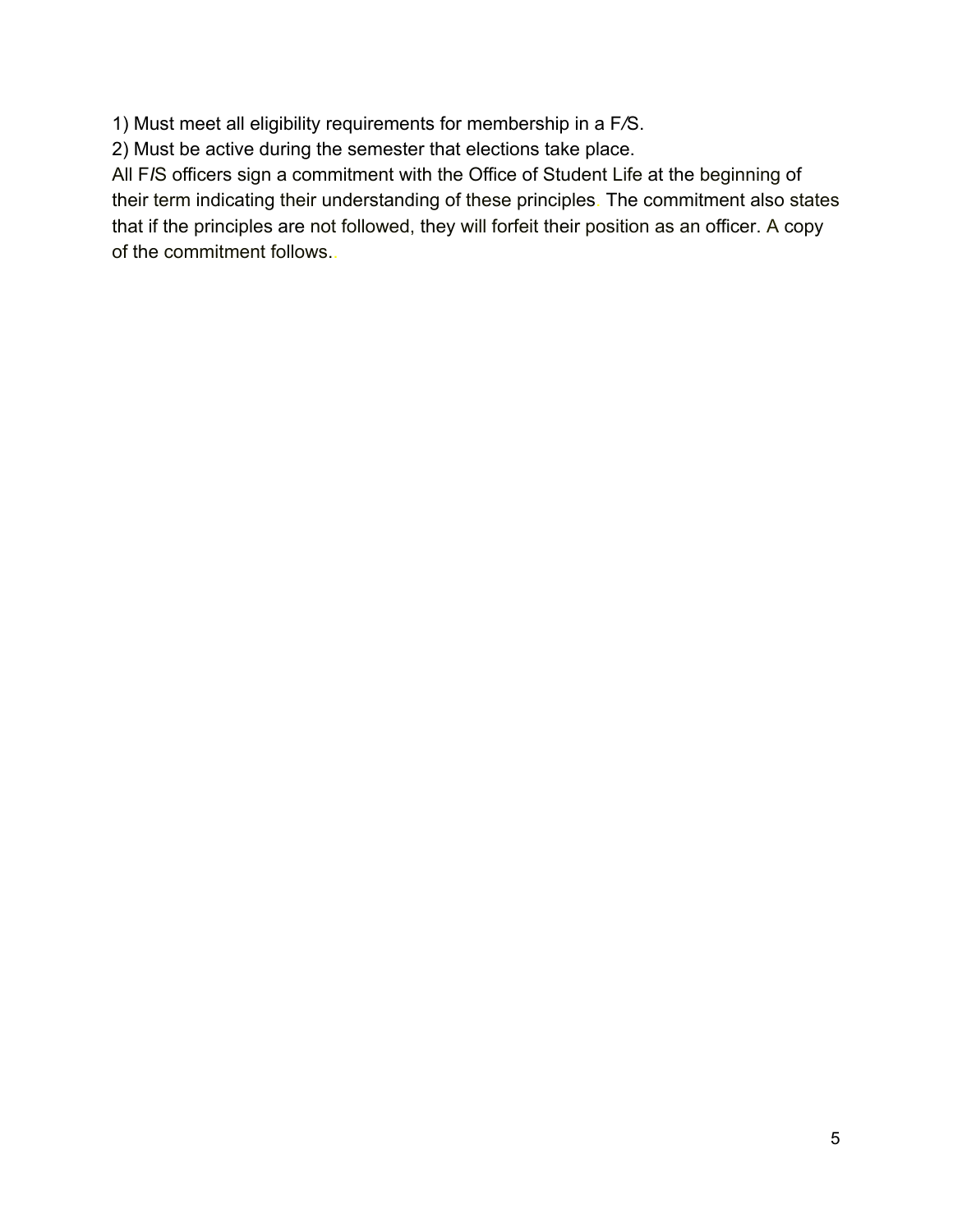# **GREEK LIFE Officer Commitment Student Life Office Abilene Christian University**

I Corinthians 4:2 says "those who have been given a trust must prove faithful." As an officer of your organization, it is important to realize that members of your organization have entrusted you with your position. With that trust comes the responsibility not only to them but also to God. As the Lord said to Ezekiel, "Woe to the shepherds who only take care of themselves! Should not shepherds take care of the flock?" (Ezekiel 34:2). As a leader, your own interests are second to those you serve. Jesus gave the ultimate example of this by humbling himself to the position of a servant and washing his disciples' feet. As a leader of your organization, you should seek to follow Christ's example of serving those you lead.

|            | as the  |                |  |
|------------|---------|----------------|--|
| (Name)     |         | (Office)       |  |
| of         | for the | academic year, |  |
| (F/S Name) | (year)  |                |  |

understand that as an officer of an organization, I make the commitment to abide by all the principles set forth in the ACU Student Handbook and the Student Organization Handbook as stated through the Student Life Office. These principles include, but are not limited to, integrity, service, stewardship, involvement and excellence. I understand that as an officer and leader on campus, I have a greater responsibility and a higher standard because of my decision to serve as an officer. I also understand that I represent my organization, the Greek Life system as a whole, and ACU at all times.

If I make the decision to disregard these principles, I agree to resign my office at a time determined by the Senior Coordinator of Fraternities and Sororities and the Dean of Student Life. If the office is resigned, a new election may be held to fill the vacancy.

| <b>Signature of Officer</b> | Date             |
|-----------------------------|------------------|
| <b>Printed Name</b>         | <b>Banner ID</b> |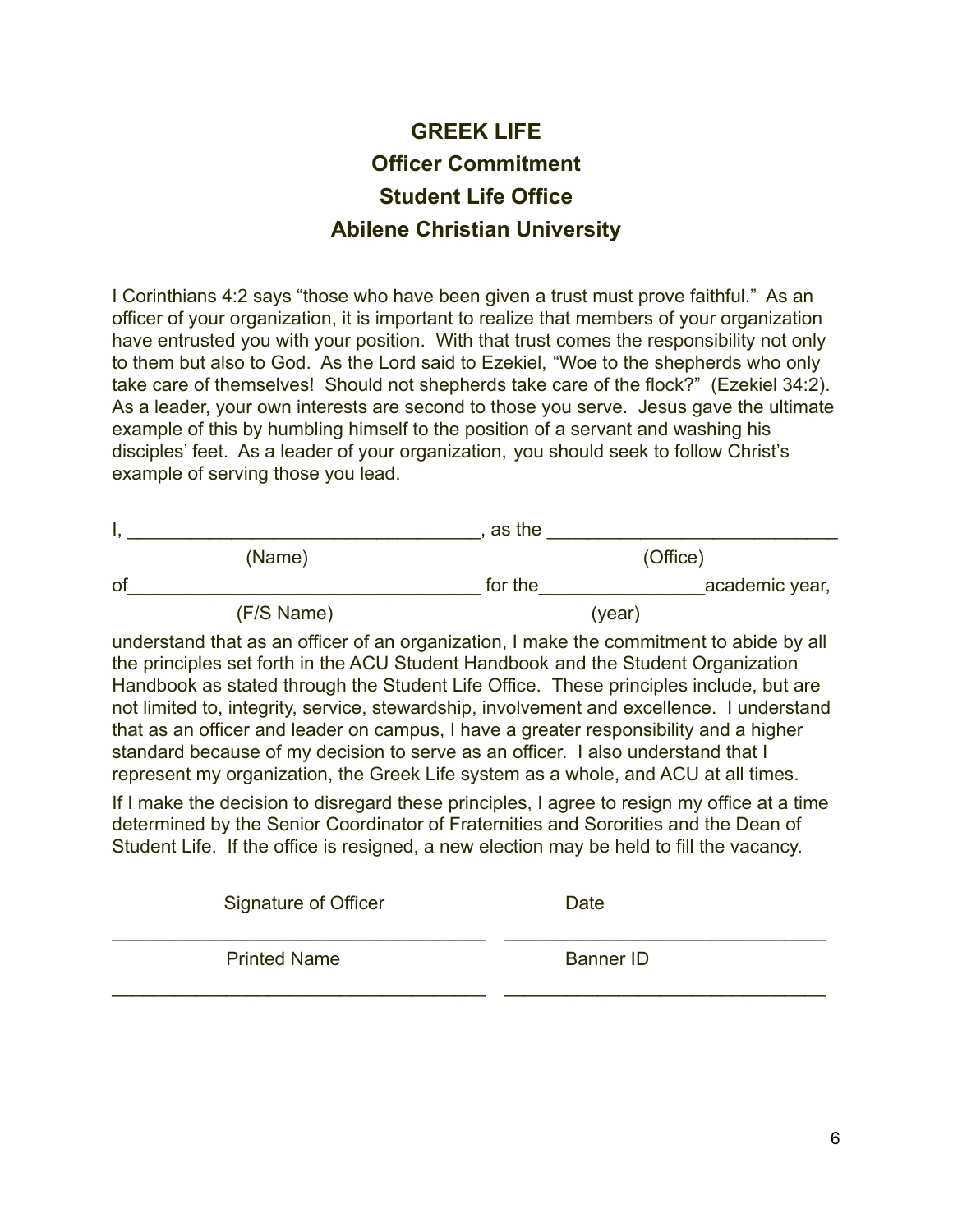#### **Inter-Greek Life Council (IGLC)**

The IGLC will consist of F/S representatives from each of the active organizations on campus. The council will meet regularly, spending time collectively addressing issues related to the Greek Life process. This council will be advised by the Senior **Coordinator** 

#### **New Officers**

1) The election of new officers for the following school year must occur no later than 3 weeks prior to the end of the semester. 2) F*/*S will be required to submit a list of members running for office at least 2 weeks prior to elections for the Senior Coordinator of Fraternities and Sororities to check eligibility requirements of candidates. 3) Election results must be turned in to the Senior Coordinator of Fraternities and Sororities on or prior to the 3 weeks prior to dead day. 4) Newly elected officers will be expected and required to sign a commitment (on the previous page) with the University regarding their conduct.. This commitment will hold officers accountable to ACU policies and procedures. 5) New officers are required to attend leadership training and orientation with the Senior Coordinator of Fraternities and Sororities.. Meetings will continue throughout the term of office.

### **Active Lists**

Each F*/*S must turn in a list of current active members each September and February. The officer who is responsible for the list should make absolutely sure each individual on the list intends to be active and that everyone who wants to be active has made that decision known. F*/*S are strongly encouraged to collect dues or agree to a payment plan BEFORE adding a member's name to the active list. If payment is not made by the deadline set by the F*/*S, the treasurer must remove the member's name from the **active list.**

#### **Inactive Members**

When a F*/*S member chooses to go inactive, that member forfeits the opportunity to participate in University-sponsored F*/*S competitions. These include intramurals, Sing Song, or any other University-sponsored F*/*S competition. Policies regarding closed F*/*S functions such as meetings, socials*/*formals, and special activities are a matter of individual F*/*S discretion and are to be set out in the constitution of each F*/*S; however, inactive members will not be allowed to participate in any new member orientation activities. If a person in a F*/*S is deemed ineligible, this person cannot participate in any F/S functions or events, including Sing Song, intramurals, F/S meetings, socials*/*formals, rush activities or new member orientation activities.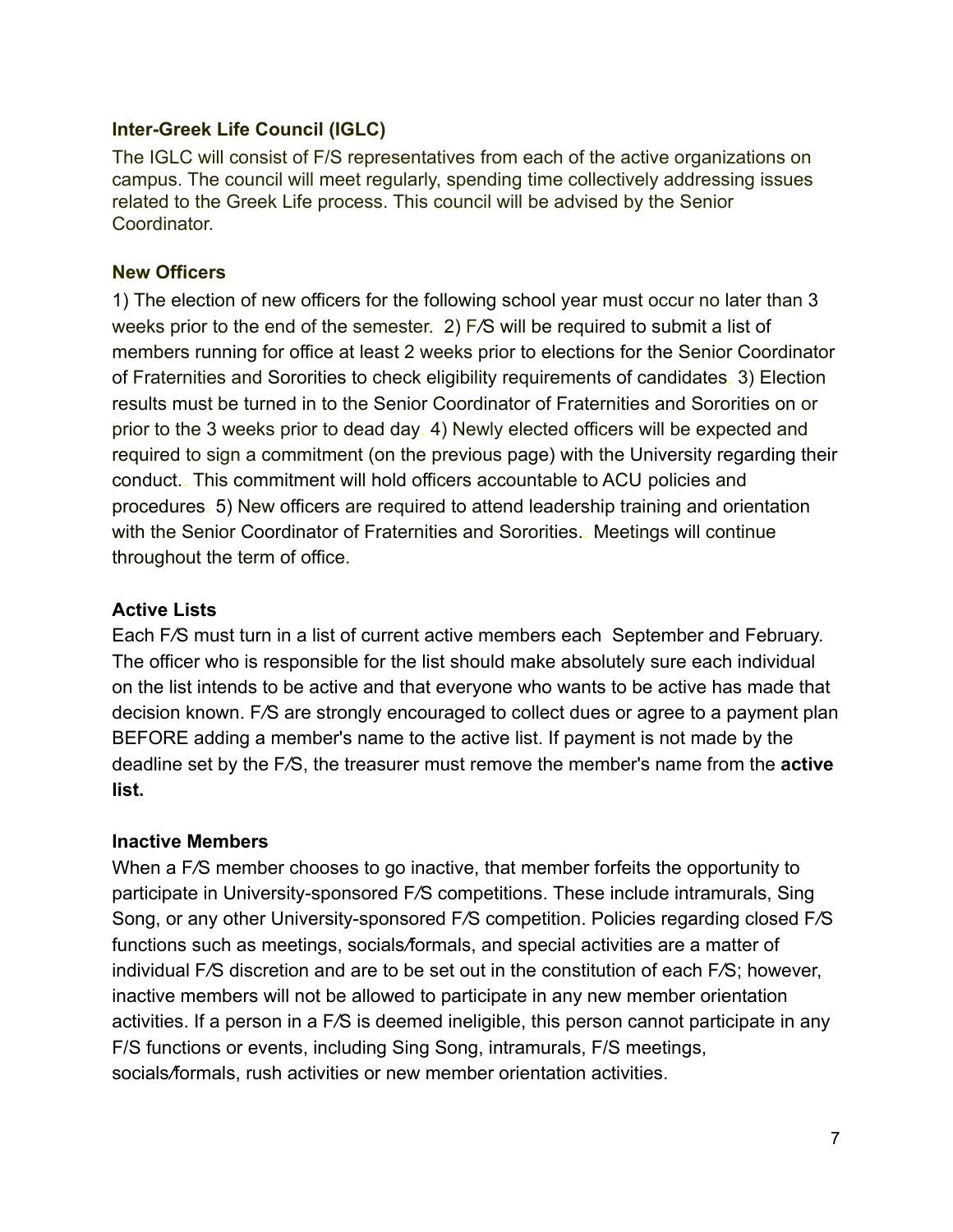# **Planning ANY F/S Activities**

**At least one sponsor must be present at all F/S events.** Regardless of the nature of the F/S activity, the procedure remains the same. ALL activities must be approved by the Senior Coordinator of Fraternities and Sororities. After being approved by the Senior Coordinator, a designated F/S officer will be required to submit the event into ACU's Event Manager. In order to be approved by ACU Events, the activity must be submitted at least one week prior to the event, as the committee only meets weekly to approve events. If an unsanctioned event takes place, the F/S is subject to disciplinary action and possible fines. (Unsanctioned would be any event that takes place without the approval of the Senior Coordinator and then submitted into EVM for further approval).

### **Planning F/S Socials**

**At least one sponsor must be present at all socials,** as this is a student organization special event; therefore, sponsors' input is crucial to planning. Sponsors must be asked about availability on chosen dates to assure that someone is available before any plans are made. When planning a social, it is suggested that a contract for services be used in arranging locations, photographers, T-shirt orders, etc., for the social. Most vendors will have a contract for events. (See student organization policy regarding contracts.) Arrangements must be made for sponsors to be present for the social before it is submitted to the Office of Student Life for final approval. Once a social is approved by the Senior Coordinator, it should be submitted into Event Manager (EVM) software. Pursuant to the ACU Student Handbook, ACU student organizations cannot have alcohol or illegal drugs present at any student organization event or special event.

# **Sponsors**

F*/*S sponsors are critical to the success of their organizations. The nature of the activities in which F*/*S engage, there are requirements to be approved as a F*/*S sponsor. • Prospective sponsors must complete an online application to serve as a sponsor. Once a prospective sponsor applies, a background check is completed by ACU. Prospective sponsors are considered by the Student Life Vice President, Associate Vice President for Student Life, Senior Coordinator for F*/*S, and current F*/*S Officer President and Vice President. Candidates are notified of approval or denial to serve by the Senior **Coordinator** 

- Approved sponsors must attend Fall training and on-going informational sessions.
- Each F/S must have one sponsor for every event.
- All sponsors must go through a background check every three years.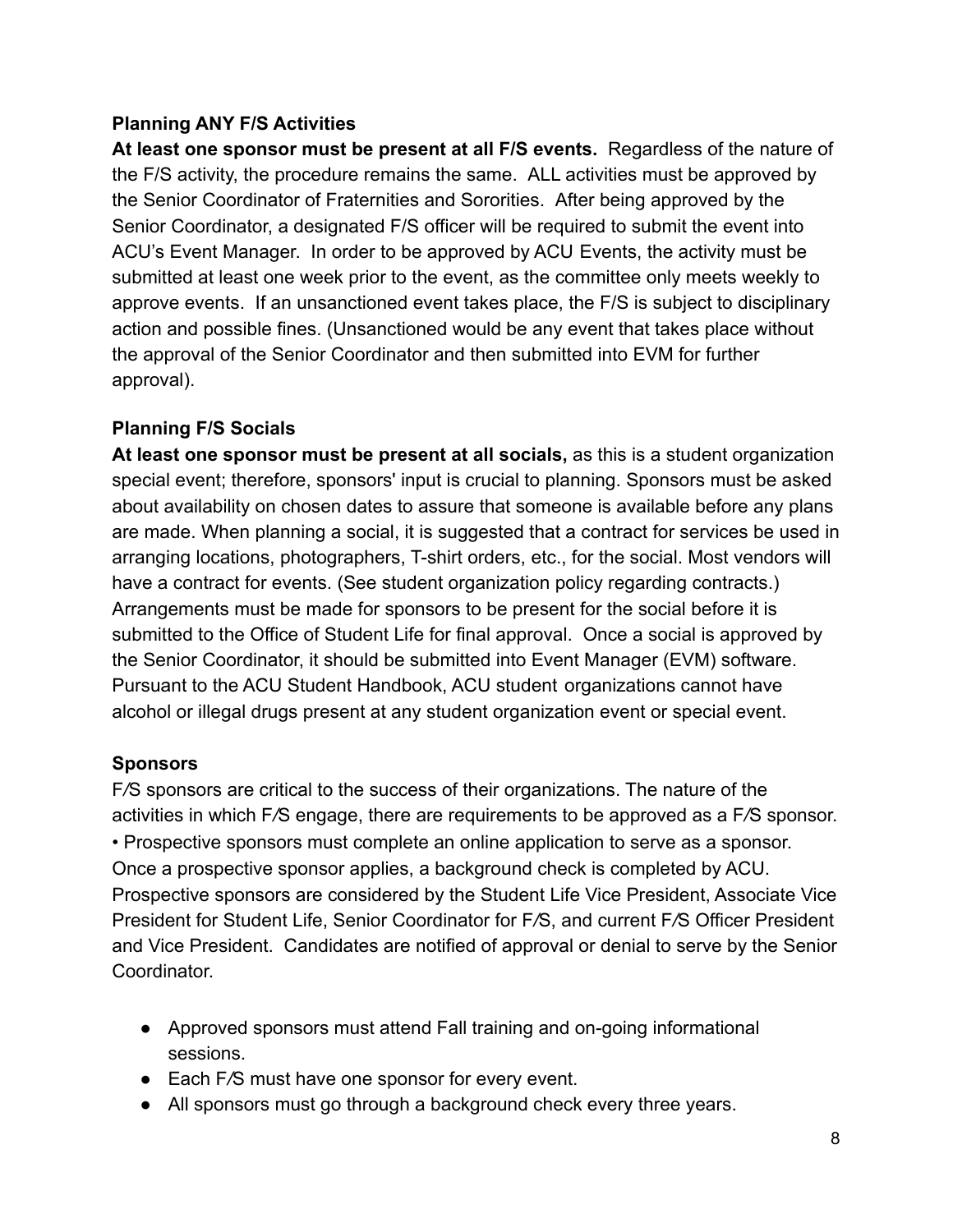# *The following are additional responsibilities that F/S have toward sponsors:*

1) The officers of the F*/*S, and ultimately the president, are responsible for scheduling and confirming that a sponsor will be present at every activity, including F/S meetings. Sponsors should be made aware of activities ahead of time and their attendance confirmed in advance. Failure to have a sponsor present will result in cancellation of the activity, meeting or event.

# **2) If an event takes place without a sponsor present, the F/S will be immediately subject to disciplinary action and possible fines through the Office of Student Life.**

3) Though many sponsors may not have the time to attend intramural games, members should provide a schedule so that sponsors could attend if desired.

# **Sponsors' Responsibilities to Fraternities and Sororities**

1) Sponsors must be present at each meeting and F*/*S function (except officer meetings, intramural games, and Sing Song rehearsals).

2) A very important responsibility of sponsors is to closely monitor rushing and new member orientation activities. A sponsor is required to read and consent to every activity proposal before it is submitted to the Senior Coordinator of Fraternities and Sororities. Sponsors need to be familiar with university policy. It is necessary for them to know exactly what is being planned for the new member orientation period and to make sure it is consistent with University policy. At least one sponsor must be present at each new member orientation activity. 3) Please read the sponsor section for all student organizations for additional information that is applicable to F/S sponsors.

# **RUSHING AND JOINING**

# **Registering to Join a Fraternity or Sorority**

Prior to rushing, the Office of Student Life will hold an informational meeting for all prospective members. This meeting gives details of eligibility, the rushing process, the cost of joining, and the orientation period. Anyone interested in joining must complete the online registration.

# **The Realities of Joining**

Each F/S is limited to taking 60 new members.

A good faith effort will be made to match every student with a F*/*S.

The intention of rushing is to provide an opportunity for prospective members to spend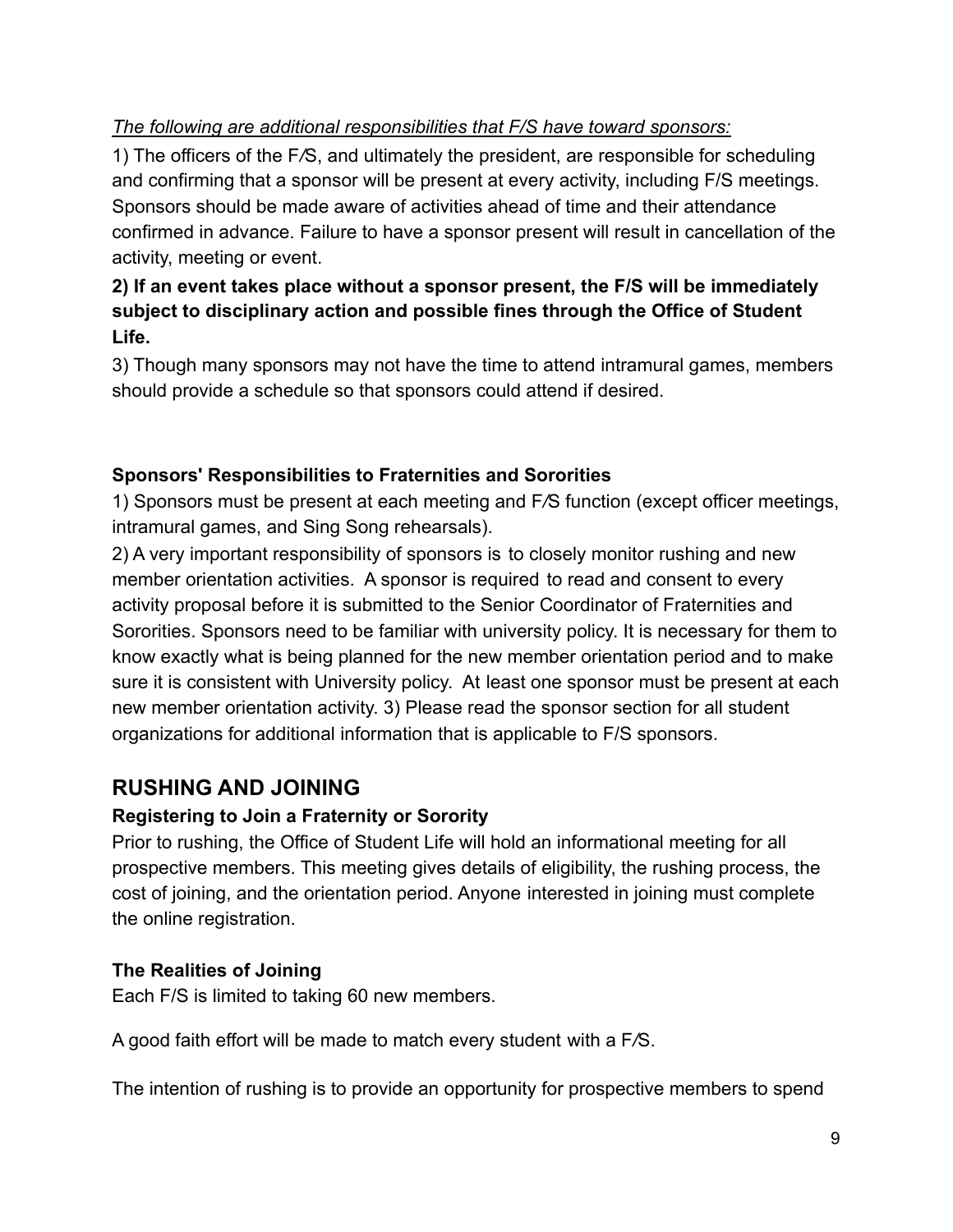time getting to know the different F*/*S and their members.

Each F*/*S has unique attributes and something to offer. It is during the rushing period that prospective members are able to learn about those attributes and find the F/S that best suits their own personalities and preferences.

It is important to keep an open mind during this process and actively engage in learning about all of the different F*/*S. Keep in mind that not everyone will be able to receive a bid from their first choice, which makes it imperative that you consider all of your options for joining.

# **Rushing**

The fall and spring rush process lasts approximately two weeks. Following are the types of rushes:

• All-F/S Rush - This is an all-access rush promoted by the Office of Student Life, All F/S and students wishing to rush are invited.

• Independent F/S rushes - This is a time for members and prospective members to meet and get to know each other. These may be on or off campus and may have a specific theme.

• Invitational Rushes - Sororities will start with open rushing, but as the rushing process continues, potential rushees must be invited back to attend a sorority's rush. Invitations will be delivered via email. (Fraternities may also have an invitational rush.)

# **Ranking**

During the rushing process, there will be two ranking days for both fraternities and sororities. Rankings will take place within the two weeks prior to bid day. Prospective members will be notified by email of the actual dates. Ranking will occur during specific times on the designated days. Students will be notified by email and given detailed instructions on how to rank and the deadline. Please remember that if you miss a ranking deadline, you will not be allowed to rank at a later date or time, and therefore may not be considered by the F/S of your choice. By having the prospective members rank all of the F*/*S, the Office of Student Life is able to attempt to give e*v*eryone a bid who is still interested in the process. Once again, keep in mind that not everyone will receive a bid from their first choice, which is why the ranking process is so important. The new member orientation contract and medical form must be turned in at this time as well. Because men's and women's F*/*S have unique differences, the rushing process has been adjusted to accommodate the needs of each group.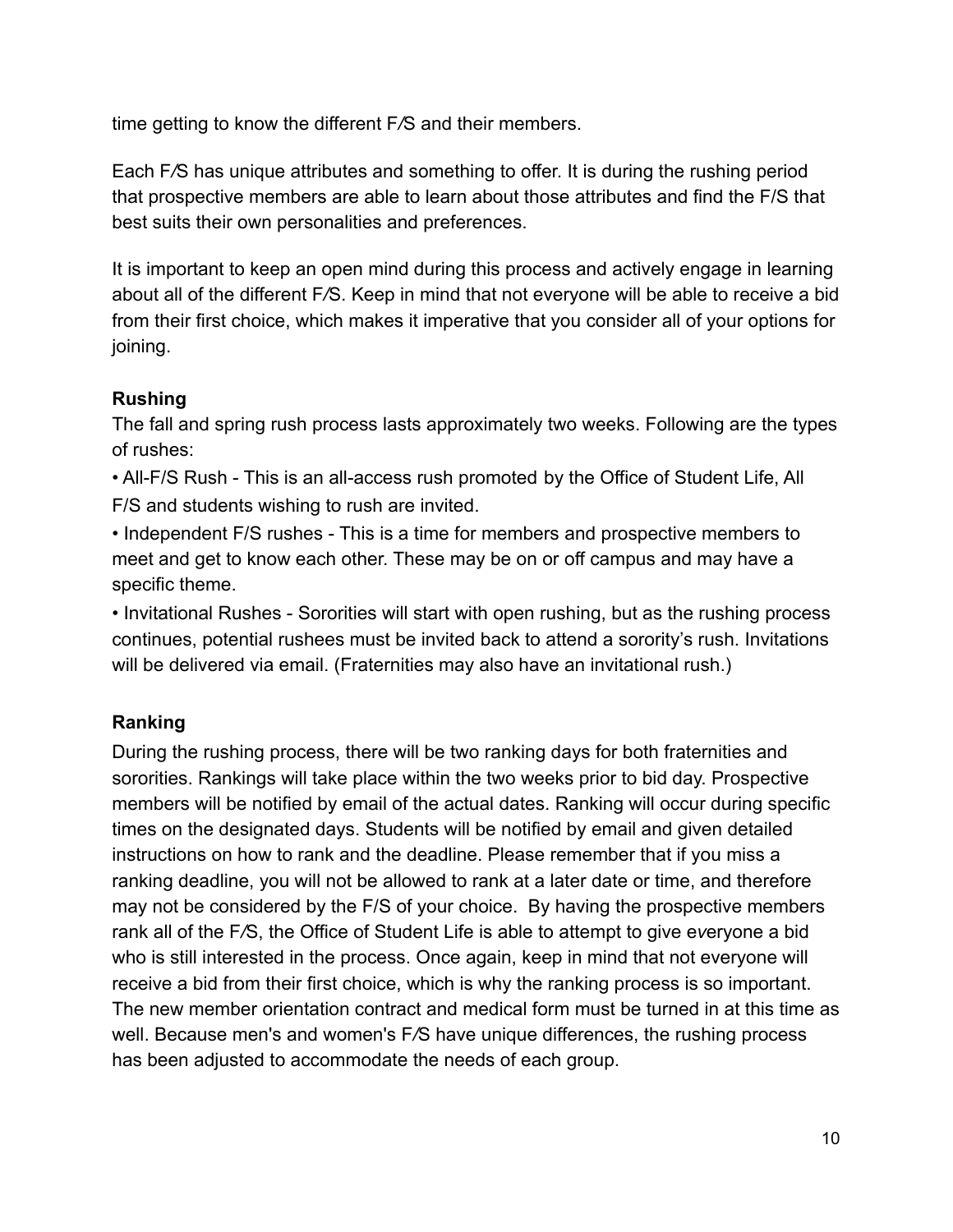#### **Bid Distribution**

Bids will be distributed on the day before Bid Day. The process for delivering bids will be managed by the Senior Coordinator of Fraternities and Sororities.

#### **New Member Orientation**

The mission of Abilene Christian University is to educate students for Christian service and leadership throughout the world. Central to this mission is the desire to love and honor God by the way we call all members of the ACU community to love and honor others. The F/S joining period should honor God by honoring others - both current and provisional members - at all times. The ACU mission challenges each member of the ACU community to treat others with the utmost respect and honor. Commitment to these principles has helped the members of the ACU community create a legacy of excellence of which we can all be proud. Since 1919 members of social clubs, now F*/*S, have played an unmistakable role in this tradition of excellence at Abilene Christian University. Thus, we can be confident that increased efforts to make the joining process at ACU even more positive will further enhance the contribution of F/S to achieving the ACU mission.

ACU desires to incorporate new members into F/S with a feeling of pride in the group and with a sense of belonging. This needs to be done in such a way as not to interfere with the student's academic and educational responsibilities. The faculty, administration and Student Life staff hope to achieve a positive, memorable joining experience for each student participating while upholding the scriptures of Romans 14:19, "Let us therefore make every effort to do what leads to peace and to mutual edification," and Romans 15:1-2, "We who are strong ought to bear the failings of the weak and not to please ourselves. Each of us should please his neighbor for his good to build him up."

#### **New Member Orientation Contract**

A new member orientation contract must be signed by each F*/*S member and each provisional member to be filed online in the Office of Student Life. The F*/*S president will ensure that member contracts are signed and submitted online, at the designated time to the Senior Coordinator of Fraternities and Sororities. Contracts will be submitted online by the provisional members on the final ranking day. Failure to sign a contract makes both F*/*S members and provisional members ineligible to participate in the new member orientation process. This contract emphasizes the goals and objectives of joining and must therefore be signed by each member of every F/S. A copy of the new member orientation contract follows.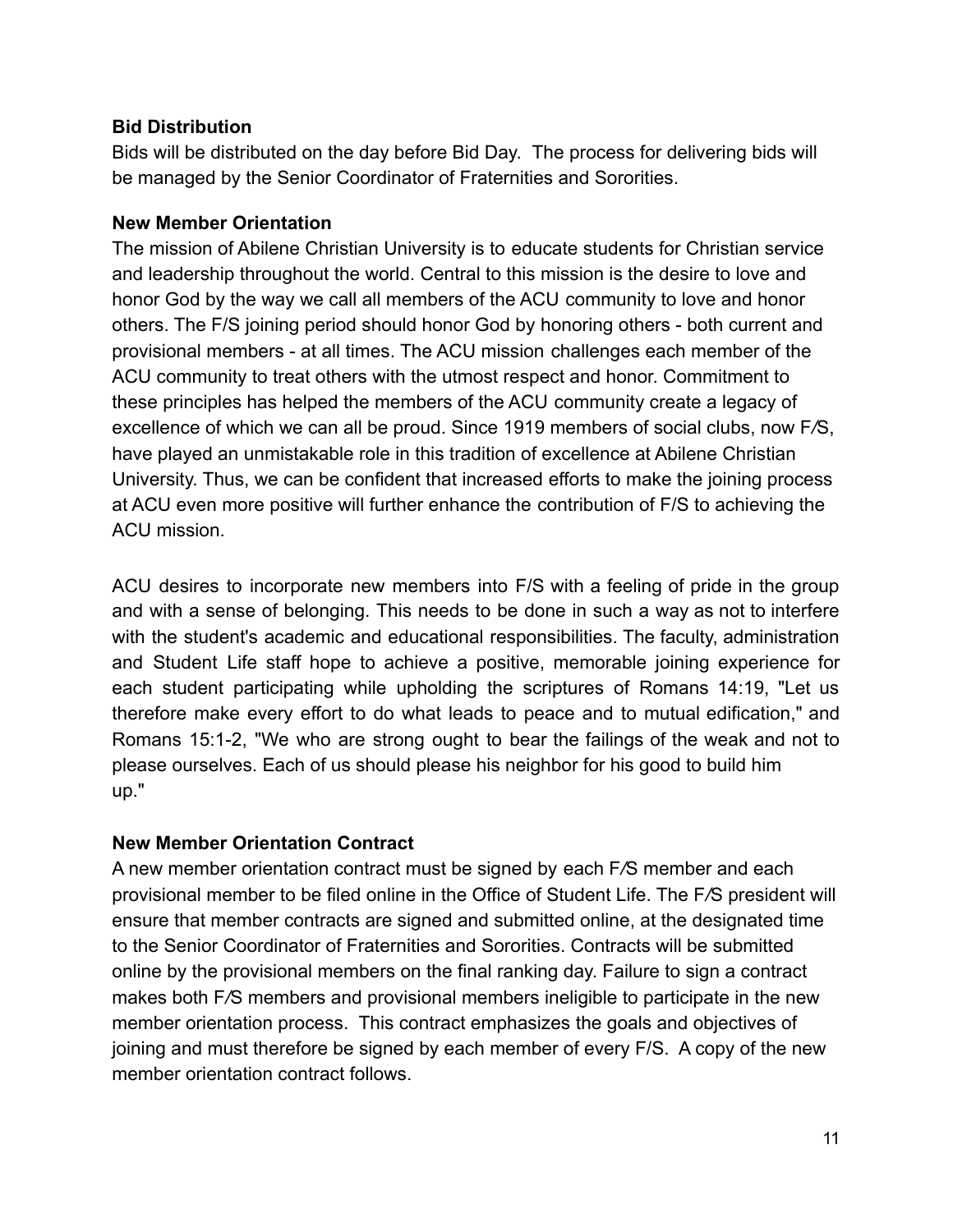#### **New Member Orientation Contract for Prospective and Current F/S Members**

I, the undersigned, understand that in order to participate in the joining process, all provisional and current F/S members are required to sign this contract with ACU. By signing below, I am stating that I have read the following documents, understand what they require of me, and will fully comply with the responsibilities and requirements set out in them:

**1. The Texas hazing law;** Specifically, I understand that hazing is illegal in Texas. (Under the Texas statute, hazing is defined as "any intentional knowing, or reckless act, occurring on or off the campus of an educational institution, by one person alone or acting with others, directed against a student that endangers the mental or physical health or safety of a student for the purpose of pledging, being initiated into, affiliating with, holding office in, or maintaining membership in any organization whose members are students at an educational institution".) **I also understand that anyone who witnesses or experiences hazing activities and does not report them and the individuals committing the activities is in violation of the statute;**

#### **2. The ACU Student Organization Handbook; and**

#### **3. The ACU Student Handbook.**

Specifically, I understand that all F*/*S activities, including new member orientation, will conform to the community standards of ACU as underscored by its mission statement and set forth in the current Student Organization Handbook and Student Handbook. I realize that any violation of this contract may result in a disciplinary response and my removal from joining activities.

In consideration of ACU's recognition of F/S and for being permitted to participate in those F*/*S and in the joining process**, I do hereby release, hold harmless and indemnify Abilene Christian University, its officers, trustees, agents, and employees from any and all claims, demand, suits, costs, and charges, in connection with or arising out of the joining process or travel and transportation to and from new member orientation activities including, but not limited to, serious bodily injury to myself or others or property damage, except for loss, harm, or injury occasioned by gross negligence or intentional misconduct by Abilene Christian University, its officers, trustees, agents, or employees. I further state that I have signed voluntarily under my own free will, and I am of legal age and legally competent to execute this agreement.**

| Your signature |  |
|----------------|--|
|                |  |

| Date |  |
|------|--|
|      |  |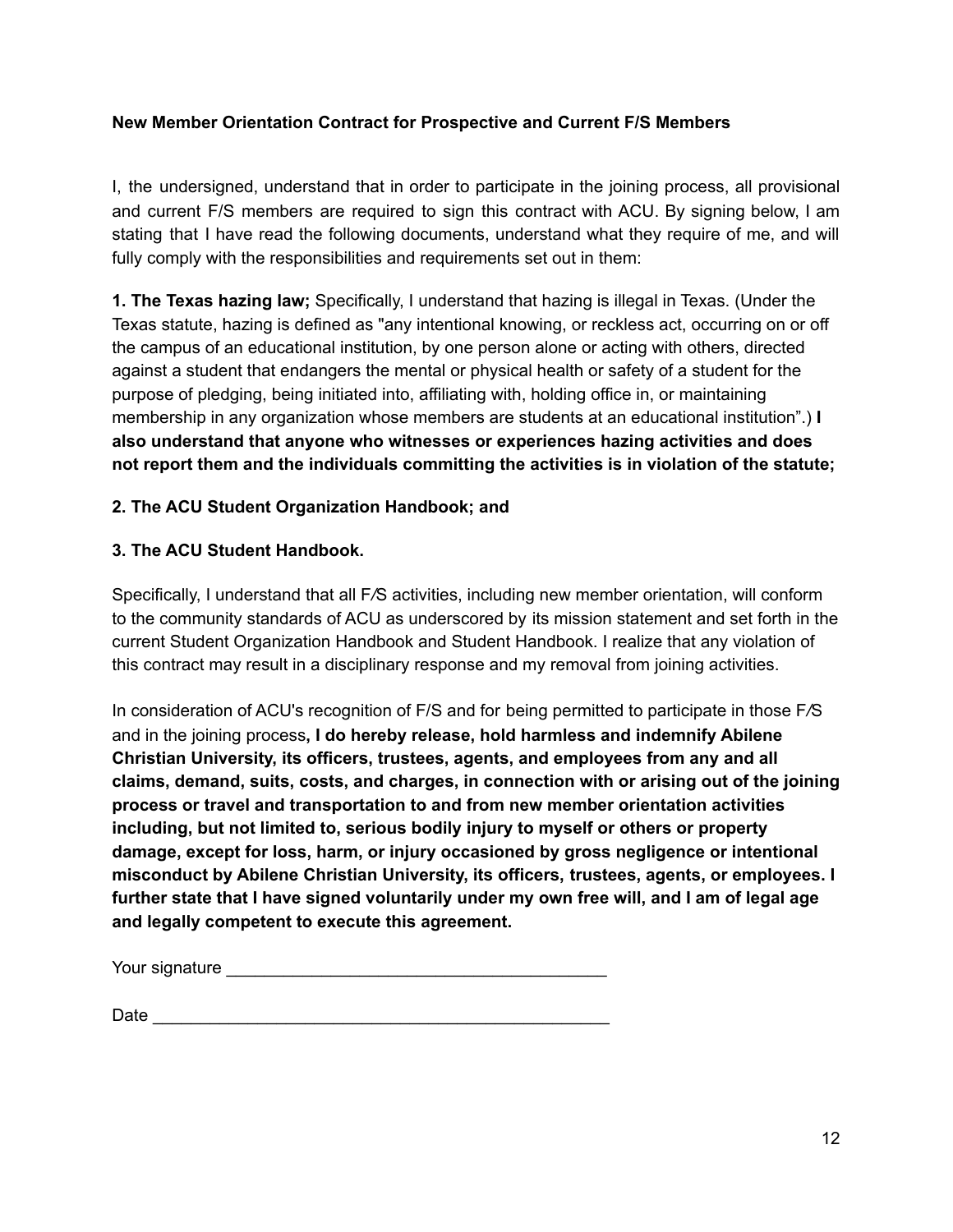#### **New Member Orientation Proposals**

New member orientation proposals will be submitted by F*/*S officers to the Senior Coordinator of Fraternities and Sororities. New member orientation proposals will include detailed accounts of each activity to occur. These proposals must be signed by F*/*S officers and F*/*S sponsors (digital signatures are acceptable). After review, the Senior Coordinator of Fraternities and Sororities will return proposals with any necessary revisions. F*/*S officers are responsible for ensuring that all F*/*S members and sponsors present at any given activity are aware of and have been educated as to what has been approved. Failure to gain approval for any activities during this process, first by the Senior Coordinator and then submitted into EVM, may result in disciplinary actions and possible fines.

Student Life has adopted the following template that will be used as we consider new member orientation proposals:

- Did you start with your core value and intended purpose in developing an activity which demonstrates this value?
- The activity should be designed to help new members grow into membership.
- Members themselves should be demonstrating core values through the activity.
- The activity should be consistent with discipleship to Jesus. There is no room for humiliation, disrespect, unkindness, or intimidation.
- It needs to be a joyful and meaningful experience for new and existing members.
- The activity proposal needs to be honest and transparent in all that is done.

#### **New Member Orientation Hours**

Joining a F*/*S is a significant commitment. To honor the time and commitment made by each provisional member, limits have been set as to the number of hours spent on new member orientation activities during any given week. For new member orientation, 12 hours is the maximum number of hours to be spent on joining activities. In planning for new member orientation, keep in mind that weekend activities are allowed if approved. The allowed hours for activities on Monday through Friday will be during the times of 6:00 p.m. - 11:00 p.m., 3 hour limit. On weekends, the allowed hours for activities will be as follows: Saturday - from 12:00 p.m. - 8:00 p.m., 3 hour limit and Sunday - from 2:00 p.m. - 8:00 p.m., 3 hour limit. Activities that do not count towards new member orientation hours include, F*/*S meetings, intramurals, Homecoming float preparation (Fall 2021), Homecoming Breakfast preparation (Fall 2021), or study hall hours. Once Homecoming is over, new members become known as first-year members (Fall 2021). First-year members are responsible for having one on one meetings with existing members, known as visits. Any student that does not complete their visits will not be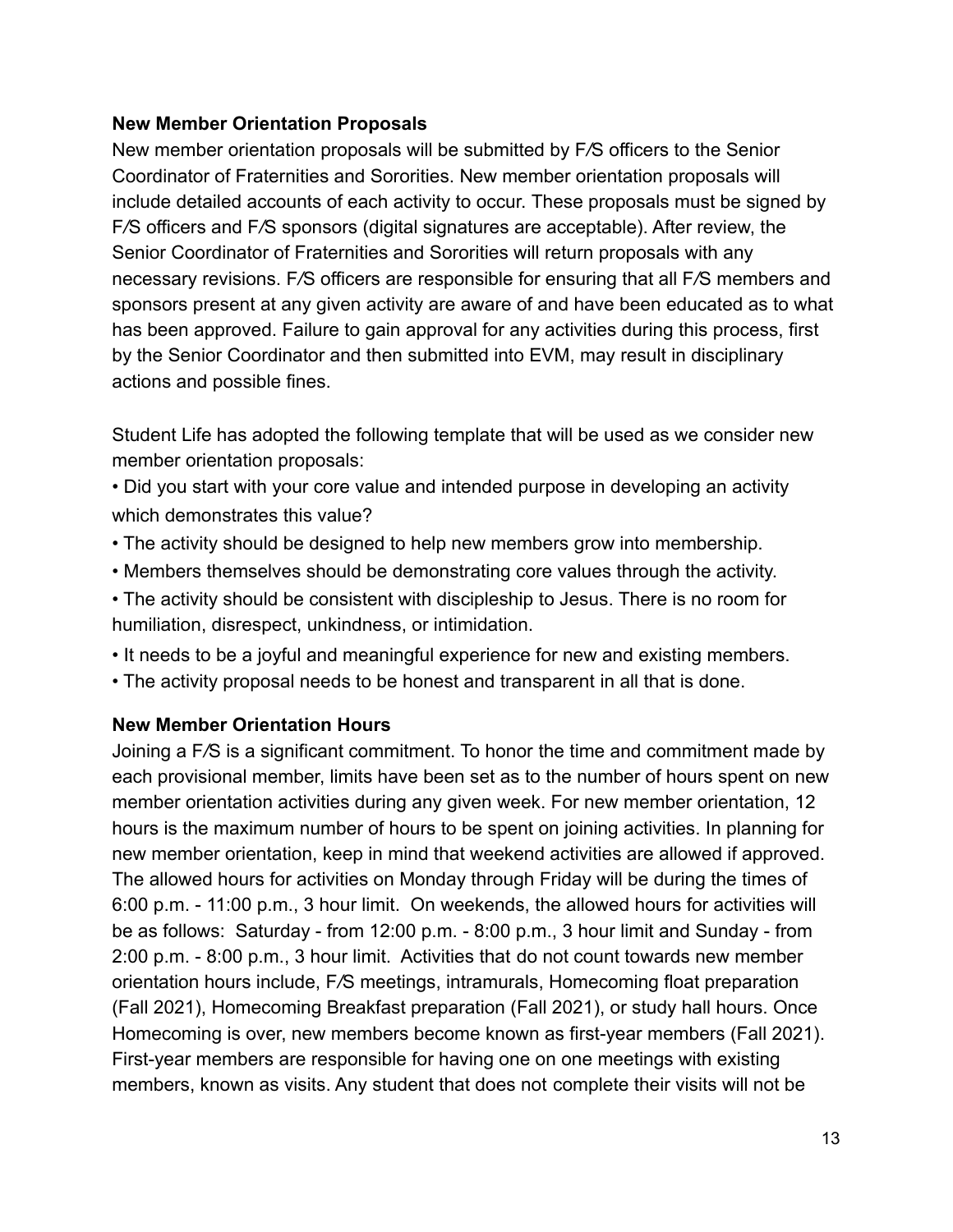eligible to participate in F*/*S activities for the following semester.

## **Residence Life**

We desire that every provisional member has time to study, to sleep and to connect with friends in the hall. For this reason, Resident Halls are not available for any new member orientation activities. During the joining process, prospective members living on campus will have a curfew. Curfew is 12:00 a.m. - 6:00 a.m., Sunday through Thursday, and 1:00 a.m. - 6:00 a.m., Friday and Saturday. This curfew will remain in place during the entirety of new member orientation, which includes Call Night. F/S cannot have any activities during the hours of the curfew, regardless of whether a provisional member lives on or off campus. Students' that participate in new member orientation must check in with a member of their dorm each night before curfew during the new member orientation process.

The consequences for being late for curfew by an individual provisional member during New Member Orientation activities are:

1) The first time a provisional member is late for curfew*,* he*/*she will receive a formal warning.

2) The second time a provisional member is late for curfew, he*/*she will be required to meet with the Senior Coordinator of Fraternities and Sororities and his or her F*/*S president.

3) If a provisional member misses curfew a third time, he/she will have an 11 pm curfew for one *w*eek (including weekends)

4) If a provisional member misses curfew a fourth time, he/she will be suspended from the new member orientation process and may go through the rushing process again the following year.

The consequences for a new member orientation class being late for curfew due to orientation activities are:

1) The first time a new member orientation class is late for curfew, the entire class will have an 11:00 pm curfew for the remainder of the joining process - including weekends. The F*/*S president, New Member Officer and a sponsor will be required to meet with the Senior Coordinator of Fraternities and Sororities.

2) If a new member class misses curfew a second time, the joining process will cease for the entire F*/*S.

At no time should any F*/*S member or officer be in the residence halls during new member orientation. The residence halls should be a "sanctuary" for all residents. Any F/S member wishing to visit a residence hall for a reason not pertaining to F*/*S business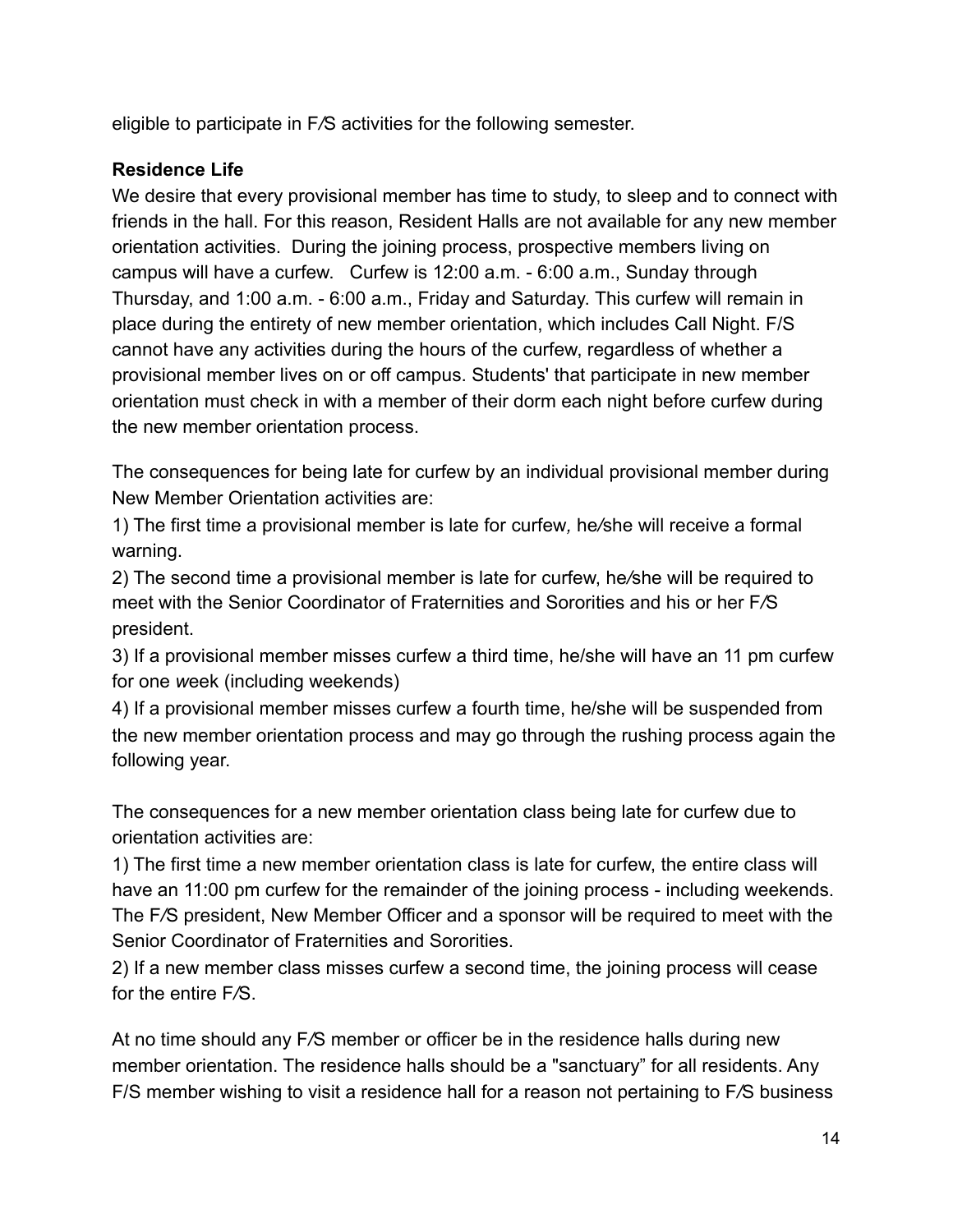may do so only after they receive verbal or written consent from the residence director.

The following are consequences if a member is in the residence halls w/o permission: 1) The first time a F*/*S member transgresses the boundaries of a residence hall, that F*/*S member will be suspended from joining activities.

2) On a second offense, the F*/*S member will become ineligible to participate in F*/*S for the remainder of the semester and will become inactive.

3) On a third offense, new member orientation will cease for the entire F*/*S.

# **GUIDELINES FOR NEW MEMBER ORIENTATION ACTIVITIES**

ACU desires to incorporate new members into F*/*S in ways that create a sense of community and belonging among all F*/*S members. Therefore, any action or communication by the F*/*S as a whole or by any individual member that humiliates, intimidates, embarrasses, degrades, threatens or abuses is prohibited and will result in disciplinary action. BECAUSE THE CHARGE TO BUILD CHRISTIAN COMMUNITY AND PROTECT EACH OTHER FROM INAPPROPRIATE TREATMENT IS **GREATER** THAN THE CHARGE TO PROTECT A PERSON WHO IS MISTREATING OTHERS, ALL MEMBERS ARE RESPONSIBLE TO REPORT SUSPECTED HAZING TO A SPONSOR IMMEDIATELY. If disciplinary action taken against a F*/*S requires that joining activities cease, all new members will be inducted into the F/S as full members at that time. The offending person(s) would face disciplinary action.

Each F/S is required to assign an officer to ensure the safety of members and adherence to university hazing policies. These officers will be trained in anti-hazing protocols and member safety compliance.

# **New Member Orientation**

New member orientation is conducted over a period of time that lasts 2 weeks. Provisional members will at all times be treated with respect, both publicly and privately. During the joining process, F*/*S should create experiences that focus on building unity within the new member class, learning F*/*S history and traditions, overall F*/*S unity and community building and getting to know existing members and alumni. Members should model F/S life and core values for provisional members.

i. Expectations/values for New Member Orientation Process. Every activity must:

1. Demonstrate Christian values and commitments.

2. Create a sense of unity both within the new member class and within the F*/*S as a whole.

3. Provide a sense of the history, tradition and values of the F*/*S.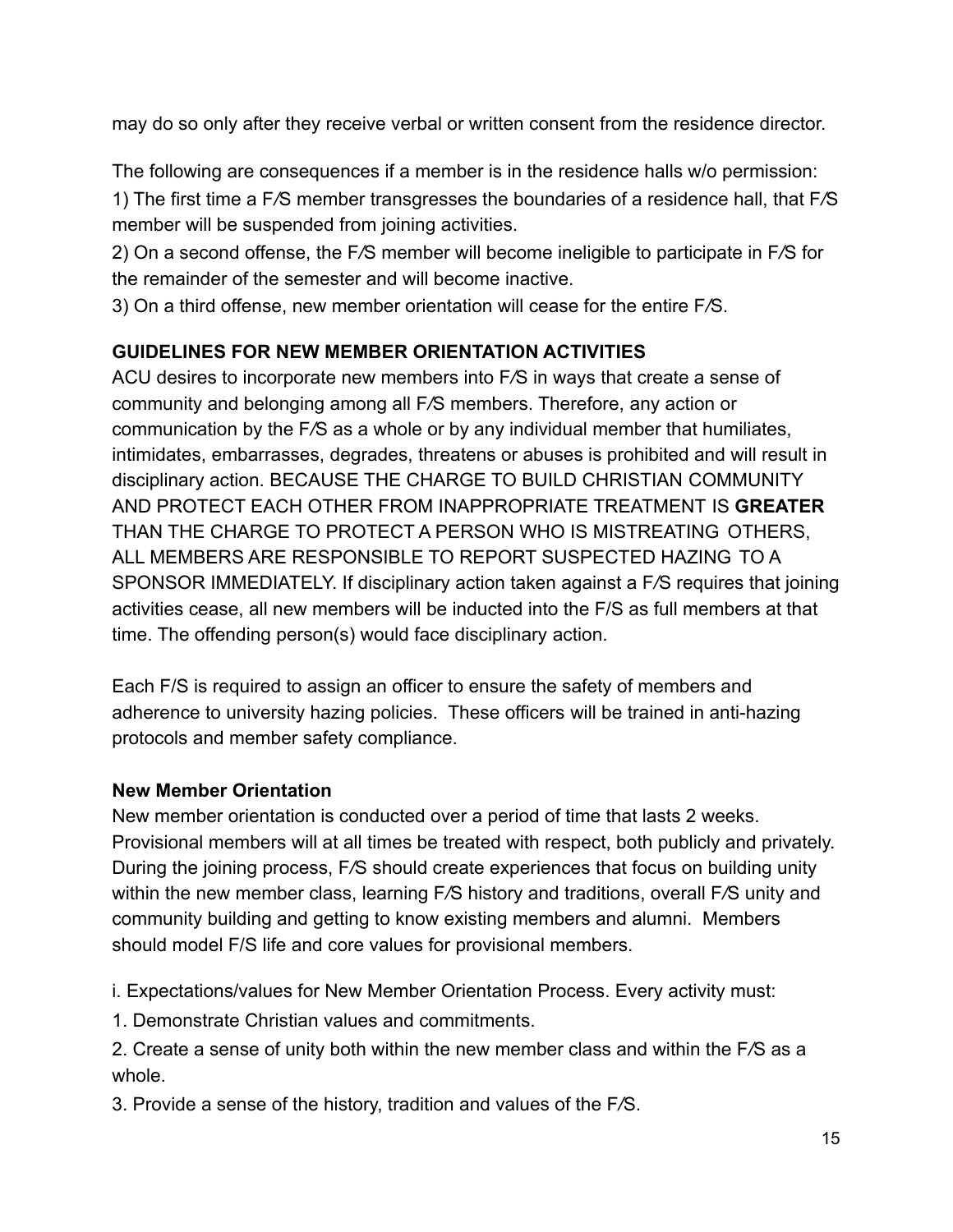4. Create a sense of the personal well-being of every member, including provisional members. This includes activities that purposefully provide opportunities for spiritual growth including love of God and neighbors, emotional health, and personal integrity both of members and prospective members.

5. Honor the current Student Handbook and always have a sponsor present.

ii. Prohibited Behaviors for New Member Orientation Process. The University will not tolerate activities that are counter to our Christian values. Under the Texas statute, hazing means *"any intentional, knowing, or reckless* ac*t, occurring on or off the campus of an educational institution, by one person alone or acting with others, directed against a student, that endangers the mental or physical health or safe*t*y of a student for the purpose of pledging, being initiated into, affiliating with, holding office in, or maintaining membership in an organization."*

As Christians our accountability is to a higher power than that of only the law. With this in mind, all activities should reflect a spirit of love and respect for all of God's children. Behaviors prohibited by Abilene Christian University include, but are not limited to:

• Any type of personal servitude or requirement to purchase goods for members.

• Any activity that creates an environment that endangers provisional members through restriction of the senses, including the use of blindfolds.

• Any activity that requires excessive sleep deprivation.

• Any activity that requires provisional members to partially or fully disrobe.

• Any activity involving physical touching intended to inflict pain such as paddling, striking, whipping, shoving, electric shock, branding, or burning of provisional members.

• Any activity that requires one to eat or drink anything or place any foreign object in any orifice of the body.

• Any activity that requires provisional members to endure environments that create physical or emotional discomfort or that endanger one's physical safety.

• Any activity that involves abandoning, binding, shaving or confining of provisional members.

• Any activity that occurs without the presence of an approved sponsor.

• Any failure to comply with the directives of a F*/*S sponsor or any other University official, including interns from the Student Life Office.

• Any activity that involves placing substances on a new member or placing a provisional member in substances.

• Any activity that involves new members to be tested orally. (Accountability for learning F*/*S history and traditions may only be checked by asking provisional members to take written examinations without distraction).

• Any activity that involves physical exertion for the sake of physical exertion.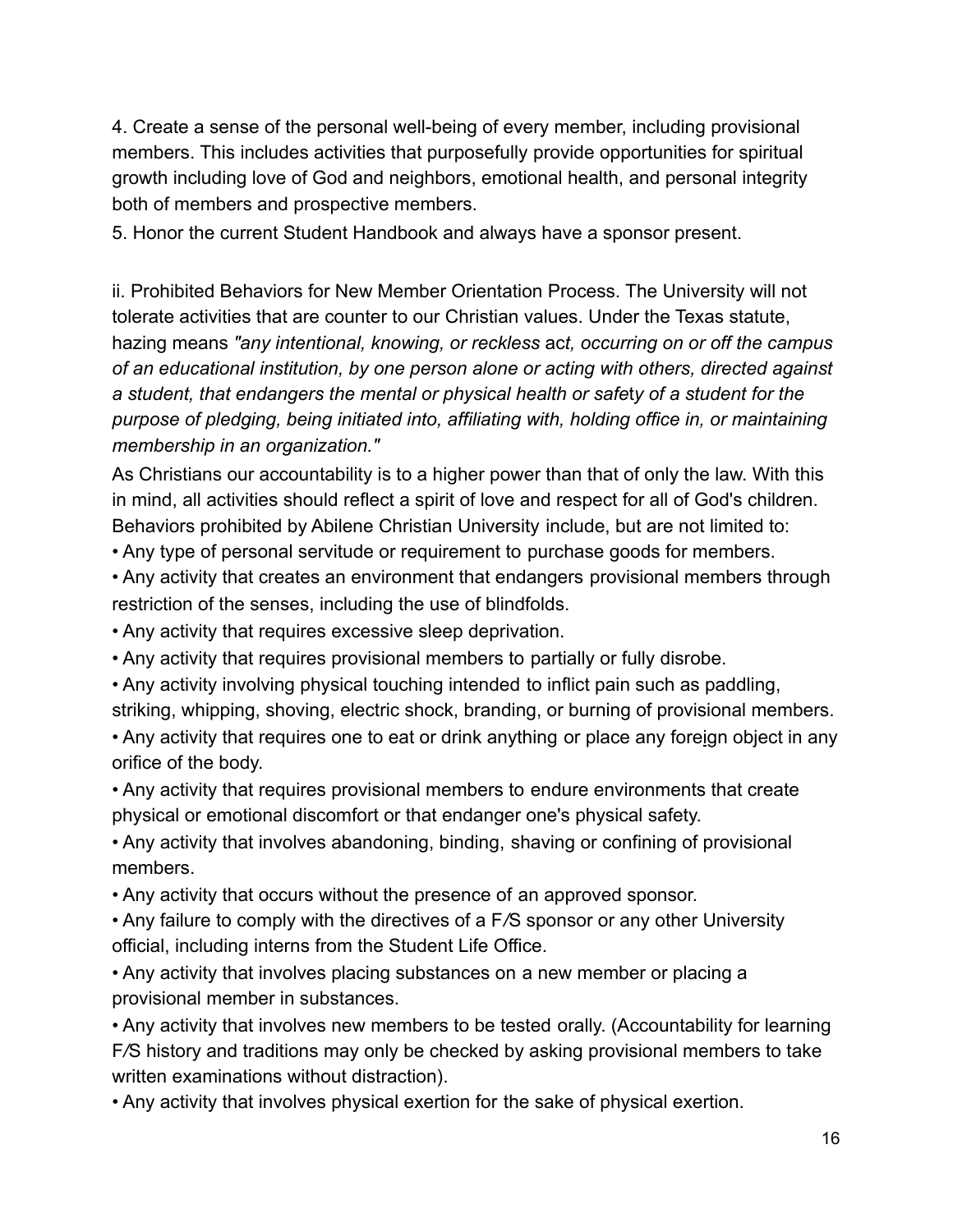- Any repetitive physical activity that could be considered calisthenic in nature.
- Any activity that constitutes a negative form of group discipline or punishment.

• Any activity that constitutes correction of an individual provisional member unless conducted only in the presence of the officers and sponsors and is constructive and incremental.

• Any activity that involves water unless in a swimming pool with appropriate supervision.

• Any yelling of derogatory, insulting or threatening language.

In order to become a member of a F*/*S, each provisional member must complete a list of requirements set forth by each F*/*S. These requirements will include things such as attendance at activities, float prep hours, etc. A list of the requirements must be submitted by the F*/*S officers, with their new member orientation proposal, to the Senior Coordinator of Fraternities and Sororities and be approved *befor*e new member orientation begins. Each provisional member must be given a list of these requirements at the beginning of the joining period so they know what is expected of them. If a provisional member fails to meet the requirements set forth by the F*/*S, they may not be invited to achieve member status. In such a case, the president of the F*/*S should give these names to the Senior Coordinator of Fraternities and Sororities with appropriate documentation before the conclusion of new member orientation. After review, the F/S president will give the provisional members who did not complete their requirements the same documentation.

#### **Bid Day**

Bid Day will be determined by the Student Life Office. The end time for Bid Day has the potential to vary from group to group. Each group will be allowed a total of seven hours to complete their Bid Day activities.

# **Chapel**

During chapel it is important for all F*/*S members and new members to maintain a level of anonymity and decorum so as not to distract others in the ACU community during this public time of worship. The joining process should not be part of the chapel atmosphere, as this is a special time for community, fellowship and worship on the ACU campus. New member classes are allowed to sit together during chapel; however, F*/*S members or provisional members cannot reserve a section for the entire new member class to sit together. Provisional members should be encouraged to attend chapel as normal during the school year. Should a new member or a new member class exhibit any form of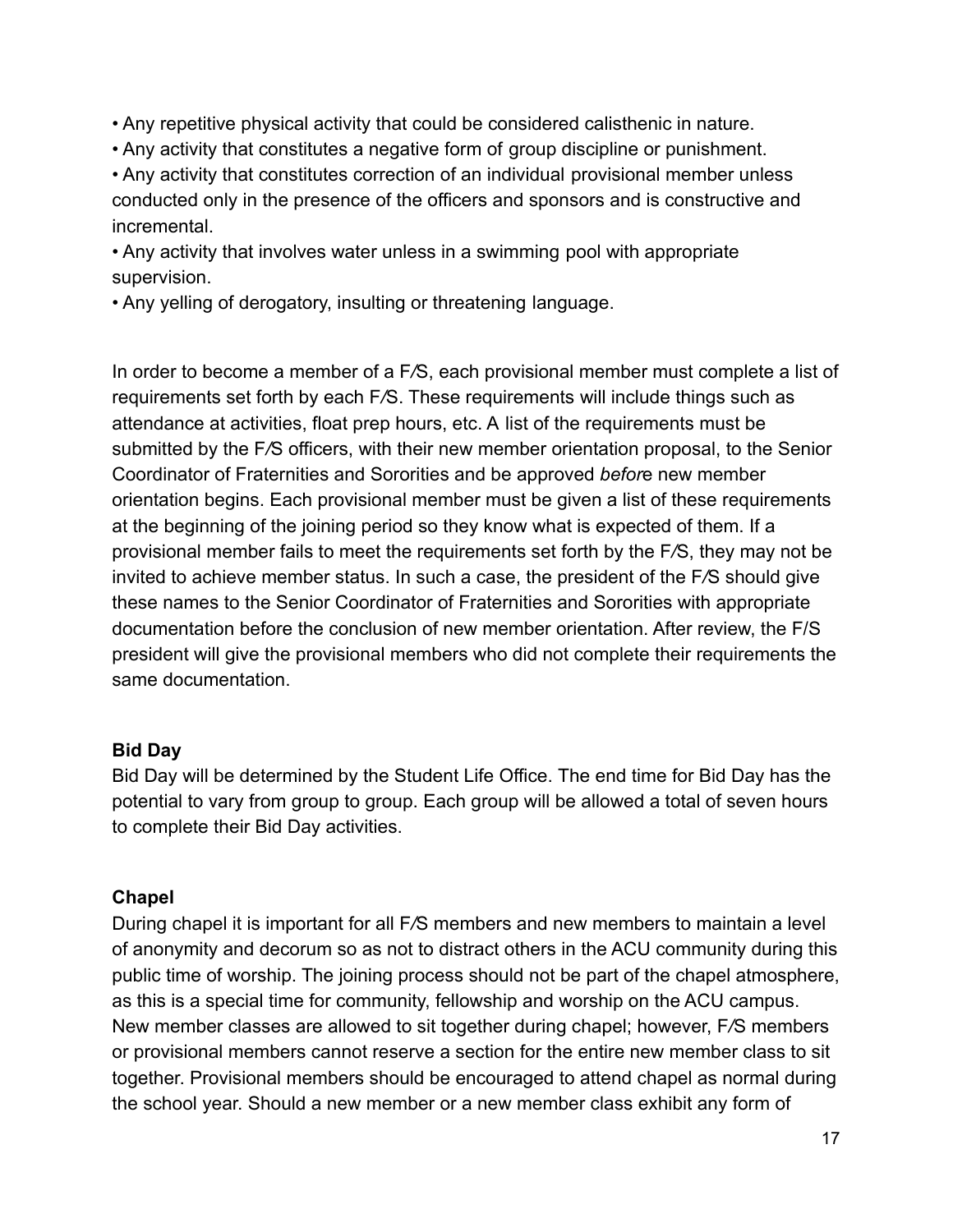disruptive or disrespectful behavior as determined by the Senior Coordinator of Fraternities and Sororities in chapel, that new member class will not be allowed to sit together for the remainder of the joining process, and other sanctions may be applied. It has been the tradition of many F*/*S to have a brief meeting with provisional members immediately following chapel. These meetings must take place outside of Moody Coliseum so as not to disrupt registration of chapel attendance by both provisional members, and other members of the ACU community. No meeting should take place before each provisional member has been allowed to "slide out" of chapel. Asking one F*/*S member to slide several cards to allow attendance at a post-chapel group meeting is a violation of the Student Handbook.

#### **Visits**

Visits may occur in small group settings on campus (at least 2-4 people). Visits can only take place off-campus in a group of 4 or more new members per current member and not at a residence.

### **Philanthropy**

ACU's Greek Life has always committed to serving others through various donations and service projects. This will serve as a more detailed description of what is expected in the way of philanthropic activities and number of hours required. Student Life will require that each Fraternity and Sorority choose one non-profit organization to partner with on a long term basis. Each organization will be given the autonomy to evolve the relationship and service for non-profit organizations as they see fit. This is a great opportunity for Fraternities and Sororities to get involved with our local community, be able to bond between members and the organization, and spread Christ's love with others, which is part of ACU's mission. The following points below are expectations from Student Life, but your particular organization may go above the expectations from Student Life.

- 1. No two F/S may be associated with the same non-profit organization. Each F/S partnership must be approved by the Senior Coordinator of Fraternities and Sororities.
- 2. Hours of service committed to non-profit organization (Minimum of 5 hours per semester, but may be more than that if F/S chooses)
- 3. Members and New members may be required to do more as part of their member expectations, according to your organization's guidelines
- 4. Each F/S must provide a description of how SPECIFICALLY this non-profit will be partnered with the organization. (Ex: types of service, donations that would be organized to benefit the non-profit, like a "sock drive" at a social)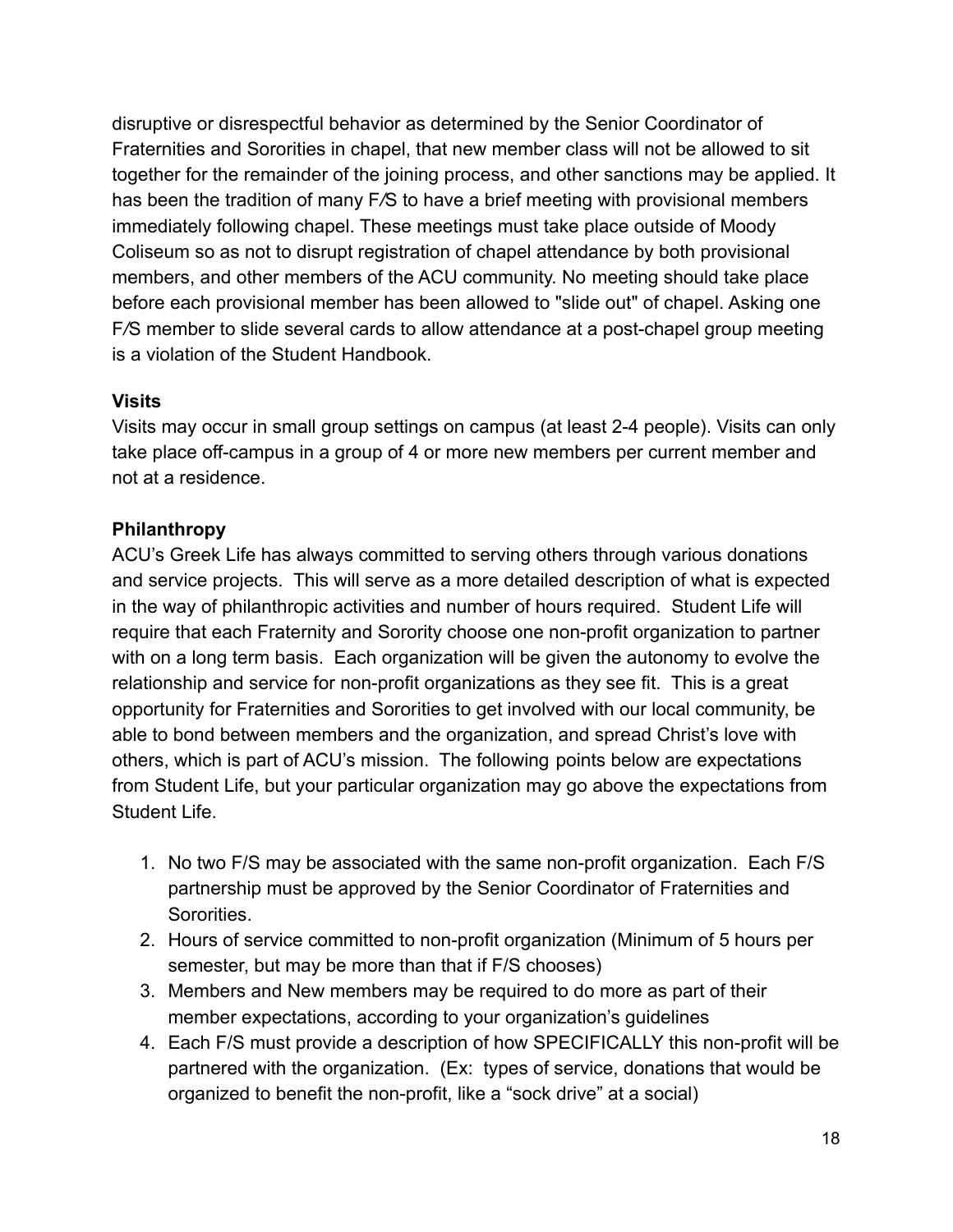- 5. You may choose to partner with a non-profit organization that you have worked with in the past and want to continue to work with in the future.
- 6. Your F/S will sign a contract and return it to the Senior Coordinator of Fraternities and Sororities.
- 7. There will need to be an officer that will be the designated representative for all philanthropy relations.
- 8. At least ONE social event must support the non-profit organization (ie. Christmas Social is also a "sock drive", Formal can be a "canned drive", Grub could be a monetary donation, etc.)
- 9. Each F/S will need to provide a philanthropy service outline to the Senior Coordinator of Fraternities and Sororities to be approved.
- 10.Members are required to volunteer and partner with the non-profit organization's needs and this will be determined by each F/S (ie. new members could have specific projects, volunteer hours are required and must be logged and turned into the Senior Coordinator of Fraternities and Sororities at the end of each semester, members must be involved in service as well as new members)
- 11. Establishment meetings are required between each F/S and the non-profit organization's contact person. The officer in charge of philanthropic relations will meet in person with the organization's contact person to discuss service plans. Contract may be signed by both parties at this meeting in the fall of the school year. Involving a F/S sponsor in this meeting is highly recommended.

# **The Wearing of Colors During the New Member Orientation Period**

1. All student organizations participating in a new member orientation process to welcome provisional members will comply with the stated policy regarding the wearing of colors. Failure to comply with established guidelines may result in loss of privileges such as wearing colors.

2. In keeping with the University's tradition, all provisional members and current members will be asked to wear "purple and white" on Fridays as a sign of school spirit and unity. Organizations will not ask their provisional members to wear colors other than purple and white on Fridays.

3. The wearing of colors by provisional members during the joining period is considered a privilege. As such, provisional members may not be "required" to wear colors, but may be "asked" or "allowed" to wear colors. Provisional members will not be asked to wear colors to church, work, or during any other activity at which such attire might be deemed inappropriate.

4. All F*/*S will submit their proposed plans for the wearing of colors during any joining activities to the Senior Coordinator for Fraternities and Sororities for approval.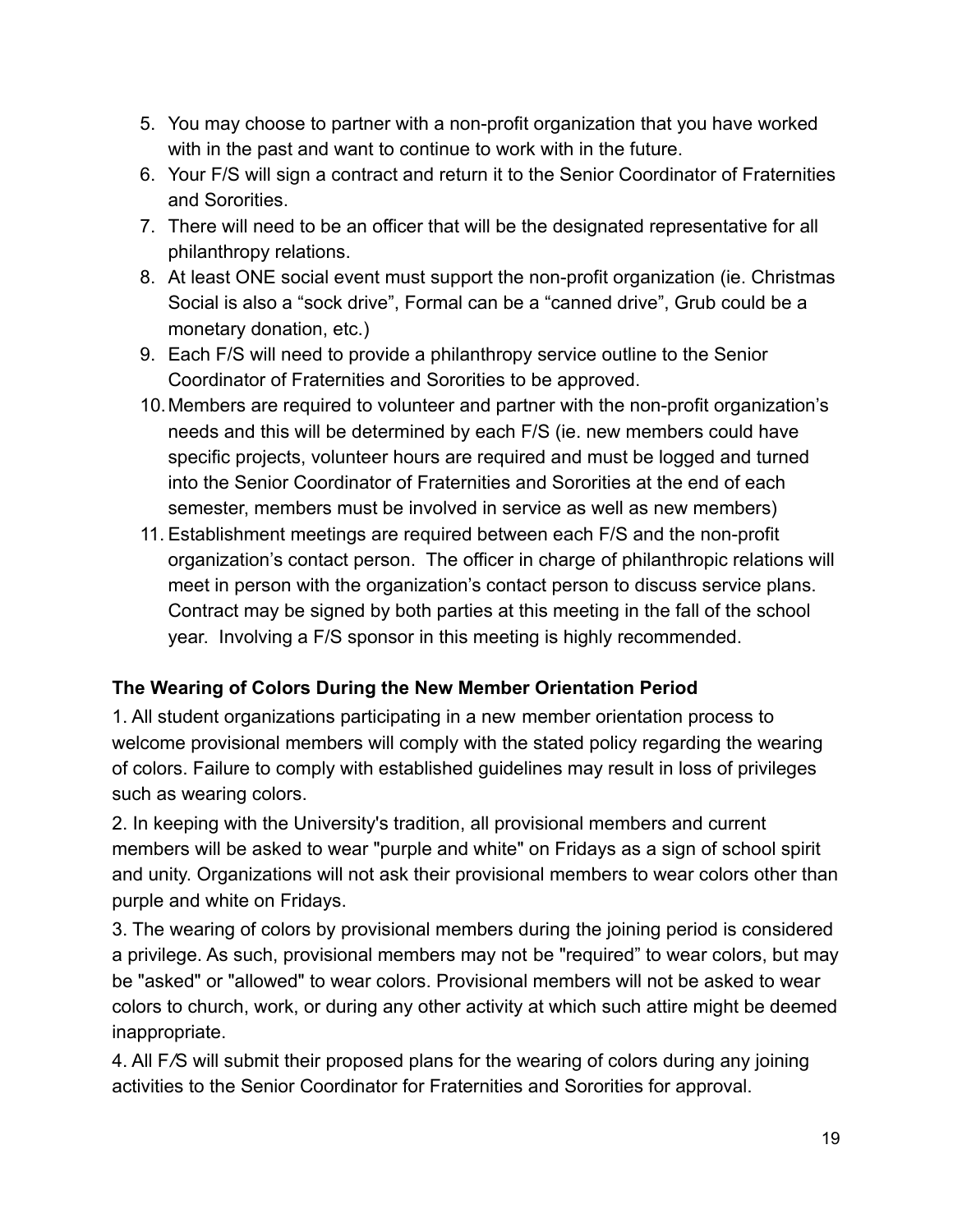5. Men and women have the option of formal attire Mondays through Thursdays with parameters to wear various attire that is approved by the Senior Coordinator of Fraternities and Sororities.

F*/*S may decide how this would best be incorporated into their new member orientation process, but the rationale behind colors should meet the expectations and requirements for all joining activities. Through this process, when new members are wearing F*/*S colors or t-shirts, current members should also wear F*/*S memorabilia to show solidarity in promoting F*/*S spirit. F*/*S should take special care in recognizing wearing colors as a privilege and not a punishment.

### **Locations for Activities**

As plans are made for activities, especially during the new member orientation period, safety is of greatest concern. Therefore, the University has established the following criteria for acceptable activity locations:

1) Area must be well lit. Car headlights **are not** appropriate forms of lighting. 2) Running water and closed-in restrooms must be readily available. 3) Sponsors must be comfortable with the location. 4) All activities may not be more than 20 minutes of driving time away from the ACU campus.

The final decision on any location will be made by the Senior Coordinator of Fraternities and Sororities. Failure by F*/*S officers to provide accurate details or locations for any F*/*S activity may result in cancellation of the activity or other disciplinary action and/or a possible fine. Maps for all off-campus locations, with accurate physical addresses, must be submitted to the Student Life Office with the activity proposals.

# **HAZING**

ACU will not tolerate hazing as defined by Texas law. Moreover, ACU strongly discourages any action that degrades, intimidates, humiliates, or endangers any individual. The University reserves the right, for its private administrative purposes, to define conduct as "hazing" whether or not it would constitute hazing under the Texas law. All acts of hazing and any act that transgresses ACU's Student Handbook will receive the full range of discipline set forth by the current Student Handbook. Ignorance of Christian principles, cultural meanings, and Texas law will not constitute immunity from appropriate University discipline, including dismissal from the University. As hazing activities have become public across the United States, many universities and national fraternities and sororities are working hard to eliminate any activity that could be considered hazing. ACU has created policies and procedures that are intended to protect and preserve students, group traditions, and the ACU community.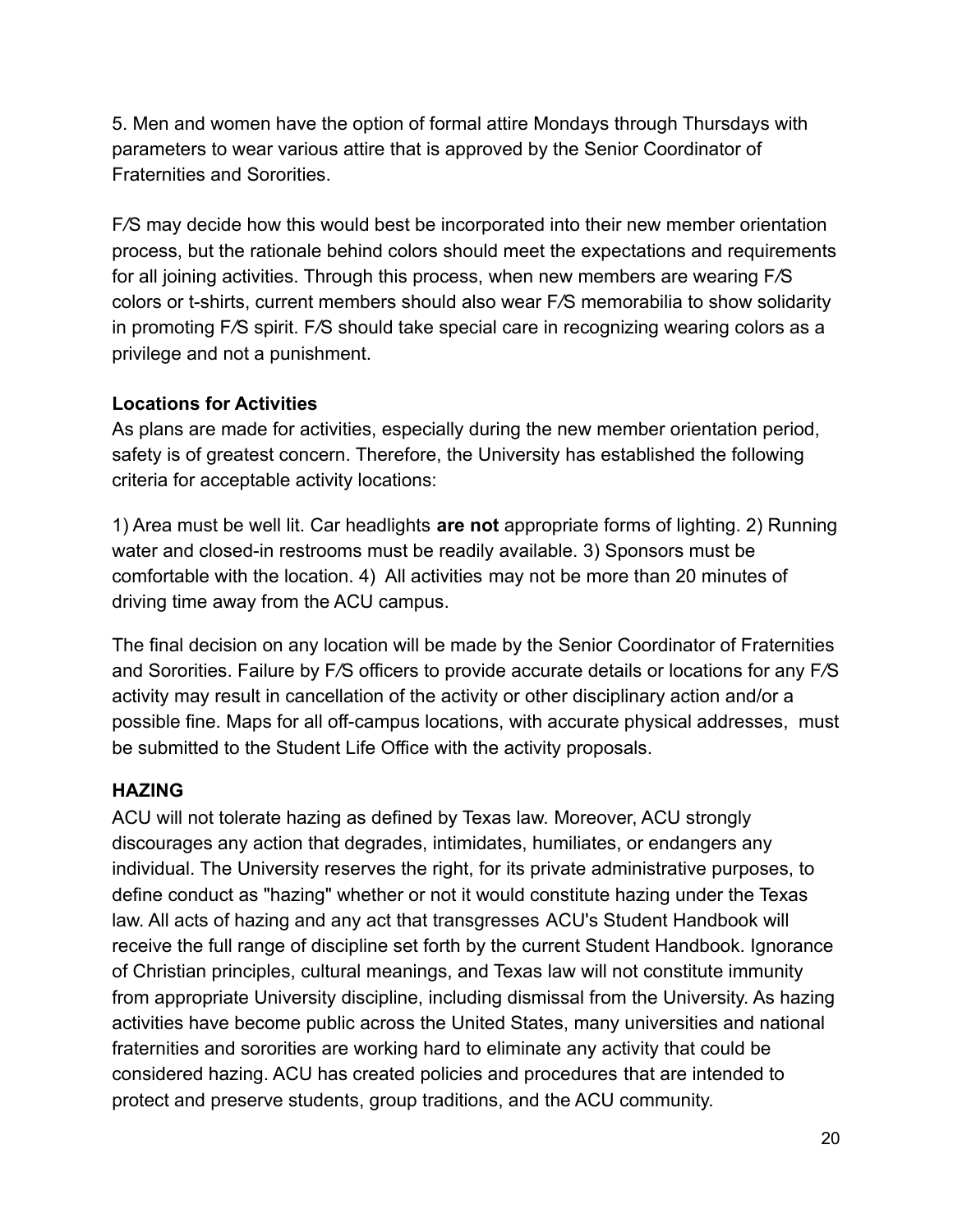# **Reporting Hazing Violations**

Because the charge to build Christian community and protect each other from inappropriate treatment is greater than the charge to protect a person who is mistreating others, ALL members are responsible to report suspected hazing to one or all of the following: 1) a F*/*S student organization sponsor, 2) the Senior Coordinator of Fraternities and Sororities, 3) the Dean of Student Life, and*/*or 4) an anonymous reporting form on the hazing website: www*.*acu.edu/hazing. (You are not required to provide your name or contact information. If you wish to remain anonymous, begin filling in the form in the "Date of Incident" space provided.)

Failing to Report: Under Texas Law, the offense of failing to report is a misdemeanor punishable by a fine not to exceed \$1,000, confinement in county jail for not more than 180 days, or both such fine and confinement. If you are a student at Abilene Christian University and fail to report a hazing violation, you may be subject to disciplinary action.

Administrative immunity: Any person reporting a specific hazing incident involving a student in an educational institution to the Dean of Students or other appropriate official of the institution is immune from liability, civil or criminal, that might otherwise be incurred or imposed as a result of the report.

Immunity extends to participation in any judicial proceeding resulting from the report. A person reporting in bad faith or with malice is not protected. AÇU provides such immunity under the Non-Disciplinary Process*/*Administrative Agreements Policy.

# **Texas Hazing Law Defined**

Below is an abbreviated summary of the Texas Education Code, Section 51.936 and Subchapter F, Chapter 37, Sections 37.151-158. The following Hazing Law was passed by the Texas State Legislature relating to offenses related to hazing at or in connection with an educational institution. To view the law in its entirety, please visit: www.statutes.legis.state.tx.us Definition of Terms (Sec 4.51)

- "Pledge" means any person who has been accepted by, is considering an offer of membership from, or is in the process of qualifying for membership in any organization.
- "Pledging" means any action or activity related to becoming a member of an organization.
- "Organization" means a fraternity, sorority, association, corporation, order, society, corps, cooperative, club, or service, social, or a similar group, whose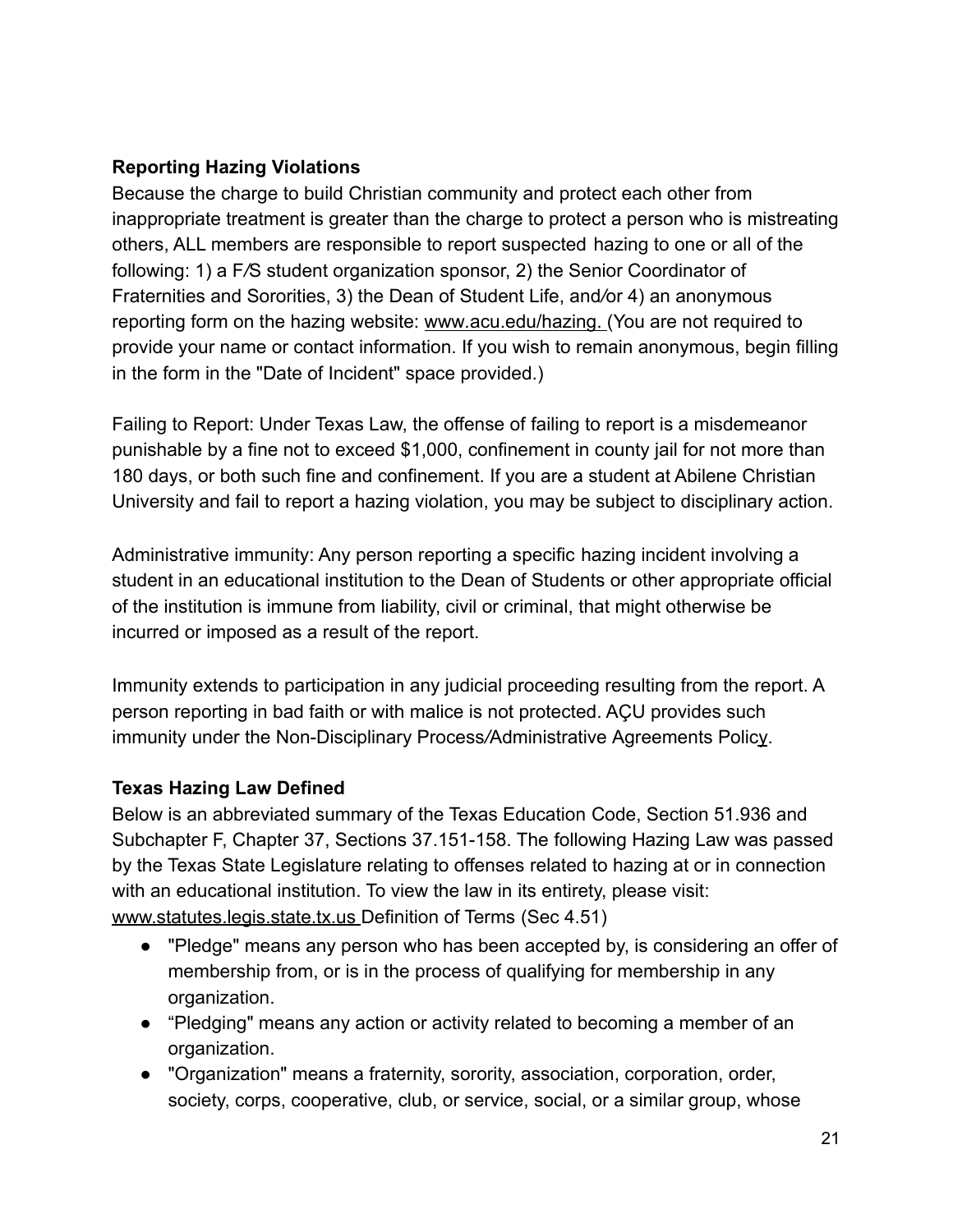members are primarily students at an educational institution.

● "Hazing" means any intentional knowing, or reckless act, occurring on or off the campus of an educational institution, by one person alone or acting with others, directed against a student that endangers the mental or physical health or safety of a student for the purpose of pledging, being initiated into, affiliating with, holding office in, or maintaining membership in any organization whose members are students at an educational institution.

The term includes but is not limited to:

a) any type of physical brutality, such as: whipping, beating, striking, branding, electronic shock, placing of a harmful substance on the body or similar activity; b) any type of physical activity, such as:

- sleep deprivation,
- exposure to the elements,
- confinement in a small space, calisthenics or

• other activity that subjects the student to an unreasonable risk or harm, or that adversely affects the mental or physical health or safety of the student;

c) any activity involving consumption of a food, liquid, alcoholic beverage, liquor, drug or other substance which subjects the student to an unreasonable risk of harm or which adversely affects the mental or physical health or safety of the student;

e) any activity that intimidates or threatens the student with ostracism, that subjects the student to:

• extreme mental stress, shame, or humiliation, or that adversely affects the student from entering or remaining registered in an educational institution, or

• that may reasonably be expected to cause a student to leave the organization or the institution rather than submit to acts described in this subsection;

f) any activity that induces, causes or requires the student to perform a duty or task which involves a violation of the Education Code. Sec. 4.52. Persons Subject to Prosecution*/*Administrative Action (Sec. 4. 52)

A person commits an offense if the person: engages in hazing; solicits, encourages, directs, aids or attempts to aid another in engaging in hazing; intentionally, knowingly or recklessly permits hazing to occur, or has firsthand knowledge of the planning of a specific hazing incident involving a student in an educational institution or firsthand knowledge that a specific hazing incident has occurred, and knowingly fails to report said knowledge in writing to the Dean of Students or other appropriate officials of the institution.

1. The offense of failing to report is a misdemeanor punishable by a fine not to exceed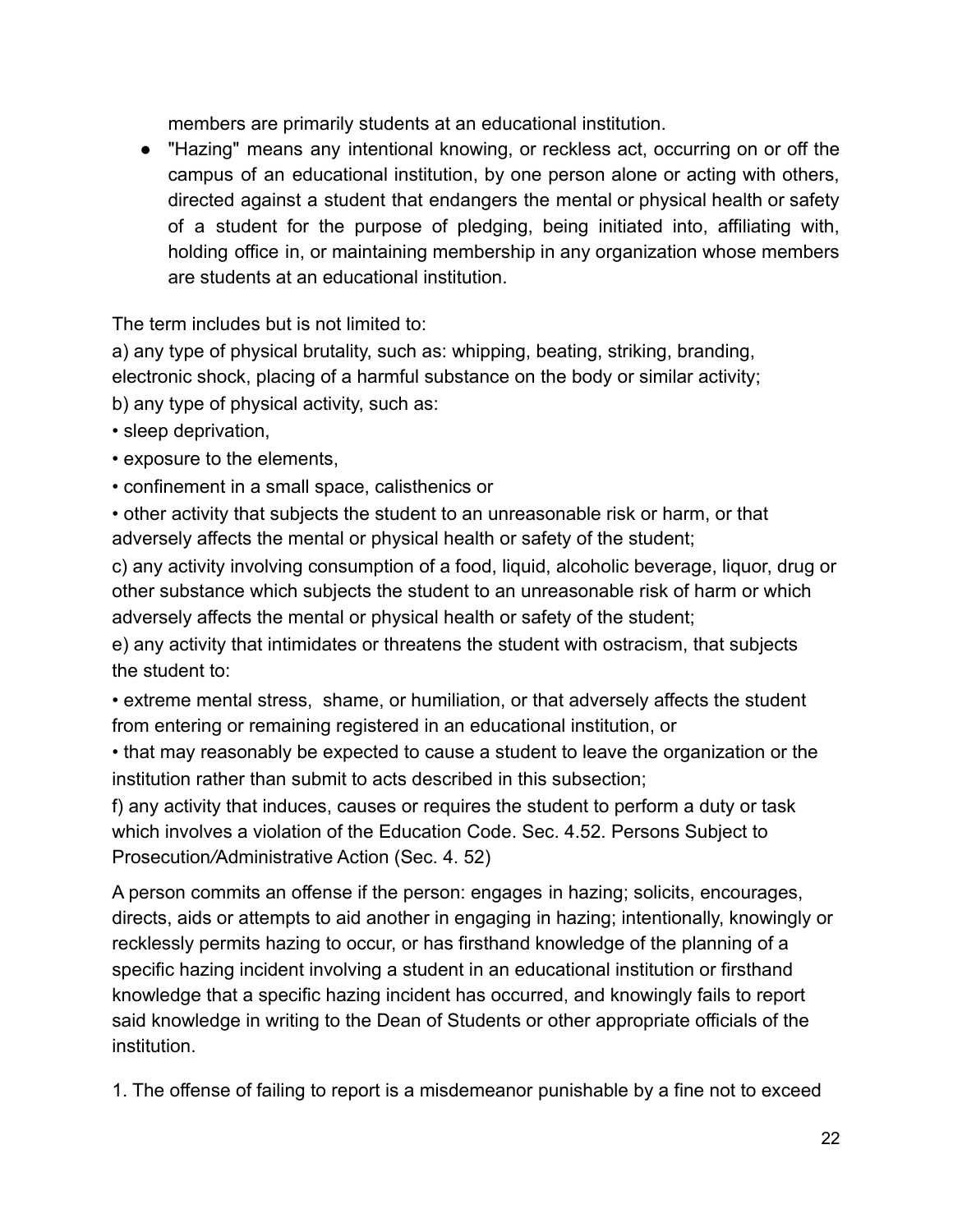\$1,000, confinement in county jail for not more than 180 days, or both such fine and confinement. 2. Any other offense under this section which does not cause serious bodily injury to another is a misdemeanor punishable by a fine of not less than \$500 nor more than \$1,000, confinement in county jail for not less than 90 days nor more than 180 days, or both such fine and confinement. 3. Any other offense under this section which causes serious bodily injury to another is a misdemeanor punishable by a fine of not less than \$1,000 nor more than \$5,000, confinement in county jail for not less than 180 days nor more than one year, or both such fine and confinement. 4. Any other offense under this section which causes the death of another is a misdemeanor punishable by a fine of not less than \$5,000 nor more than \$10,000, confinement in county jail for not less than one year nor more than two years, or both such fine and confinement. 5. Except when an offense causes the death of a student, in sentencing a person convicted of an offense under this section, the court may require the person to perform community service, subject to the same conditions imposed on community service probationers by Subdivision (1), Subsection (e), and Subsections (c), (d), (q), (h) of Section 10A. Article 42.12, Code of Criminal Procedure, for an appropriate period of time in lieu of confinement in county jail or in lieu of a part of the time the person is sentenced to confinement in county jail. Refer to the Categories of Student Conduct Violations below to review the university's disciplinary sanctions for hazing violations.

Organizations Subject to Prosecution*/*Administrative Action (Sec. 5.53) An organization commits an offense if the organization condones or encourages hazing or if an officer or any combination of members, pledges, or alumni of the organization commits or assists in the commission of hazing. An offense under this section is a misdemeanor punishable by a fine of not less than \$5,000 nor more than \$10,000, or if a court finds that the offense caused personal injury, property damage, or other loss. The court may sentence the organization to pay a fine of not less than \$5,000 nor more than double the amount of loss or expenses incurred because of such injury, damage, or loss. Refer to the Categories of Student Conduct Violations below to review the university's disciplinary sanctions for hazing violations. Consent Not a Defense (Sec. 4.54) It is not a defense to prosecution for the offense under this subchapter that the person against whom the hazing was directed consented to or acquiesced in the hazing activity. Immunity From Prosecution Available (Sec. 4.55) In the prosecution of an offense under this subchapter, the court may grant immunity from prosecution for the offense to each person who is subpoenaed to testify for the prosecution and does testify for the prosecution. Any person reporting a specific hazing incident involving a student in an educational institution to the Dean of Students or other appropriate official of the institution is immune from liability, civil or criminal, that might otherwise be incurred or imposed as a result of the report. Immunity extends to participation in any judicial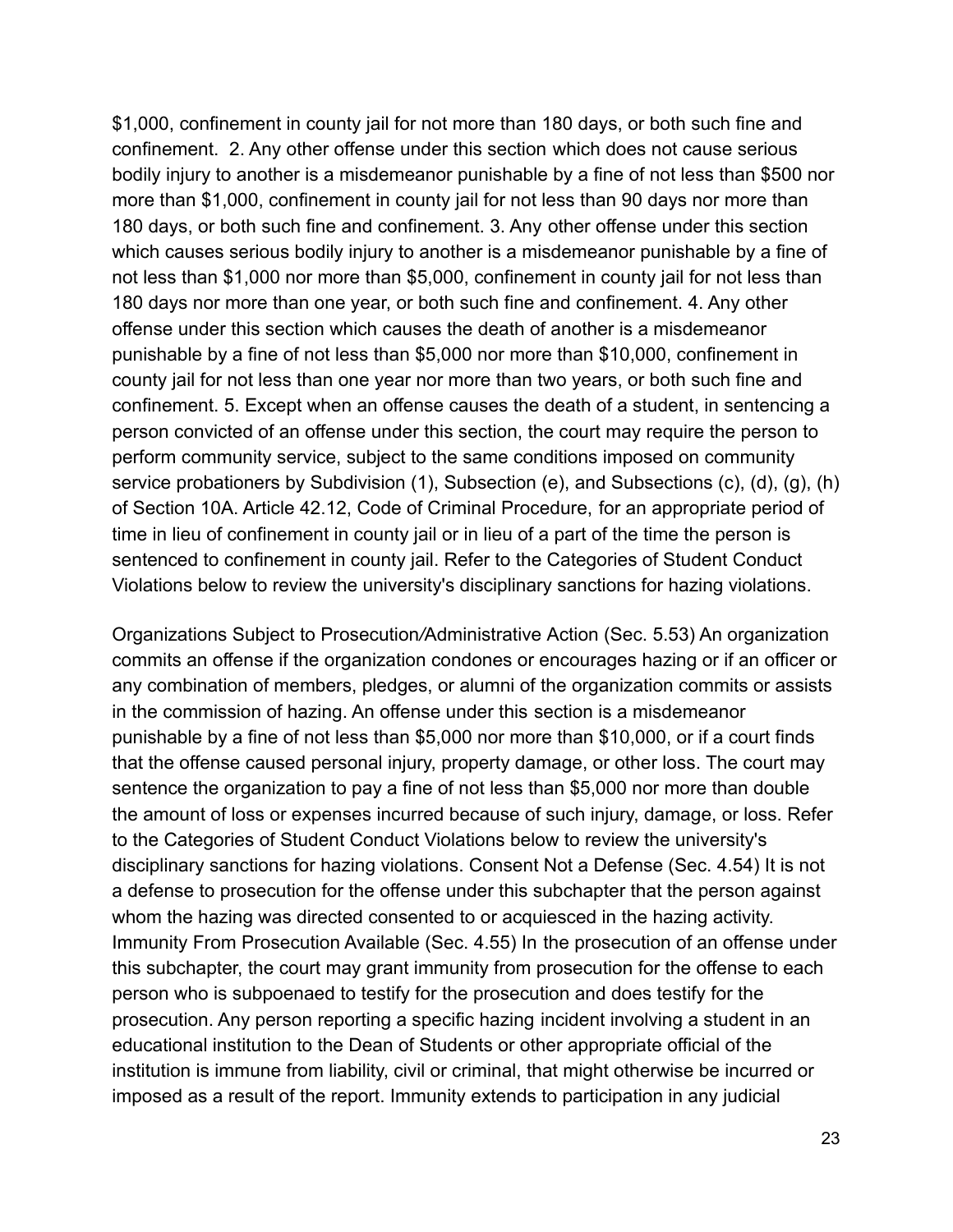proceeding resulting from the report. A person reporting in bad faith or with malice is not protected by this section. ACU provides such immunity under the Non-Disciplinary Process/Administrative Agreements Policy. Offenses in Addition to Other Penal Provisions (Sec. 4.56) This subchapter does not affect or repeal any penal law of this state. Nothing in this subchapter shall limit or affect the right of an educational institution to enforce its own penalties against hazing. Reporting by Medical Authorities (Sec. 4.57) Treatment of a student who may have been subjected to hazing activities may be reported to police or other law enforcement officials. The doctor or medical practitioner so reporting shall be immune from civil suit or other liability that might otherwise be imposed or incurred as a result of the report, unless the report is made in bad faith or with malice. Publication of Subchapter (Sec. 4.58)

1. Each postsecondary educational institution shall cause to be published or distributed to each student during the first three weeks of each semester a summary of the provisions of this subchapter. 2. The institution shall publish or distribute in the same manner a list of organizations that have been disciplined for hazing or convicted for hazing on or off the campus of the institution during the previous three years. 3. If the institution publishes a general catalog, student handbook, or similar publication, it shall publish a summary of the provisions of this subchapter in each edition of that catalog, handbook, or similar publication.

# **Categories Of Student Conduct Violations (Related To Hazing)** *(*ADAPTED FROM THE STUDENT HANDBOOK)

Consequences for acts of hazing include, but are not limited to, suspension of F*/*S activities or suspension of F*/*S from campus, suspension from the University. Listed below are levels of student conduct violations along with possible sanctions for each level.

**Category ONE**: These actions against the Christian standards of conduct set forth in the Student Handbook may result in disciplinary warnings with or without additional conditions or alternative requirements, such as counseling, community service, or mentoring. These include, but are not limited to, the following:

• Any ridicule and discipline for not remembering or learning F*/*S traditions or members' names.

•Any type of verbal abuse or intimidation.

•Any type of personal servitude or requirement to purchase goods for members.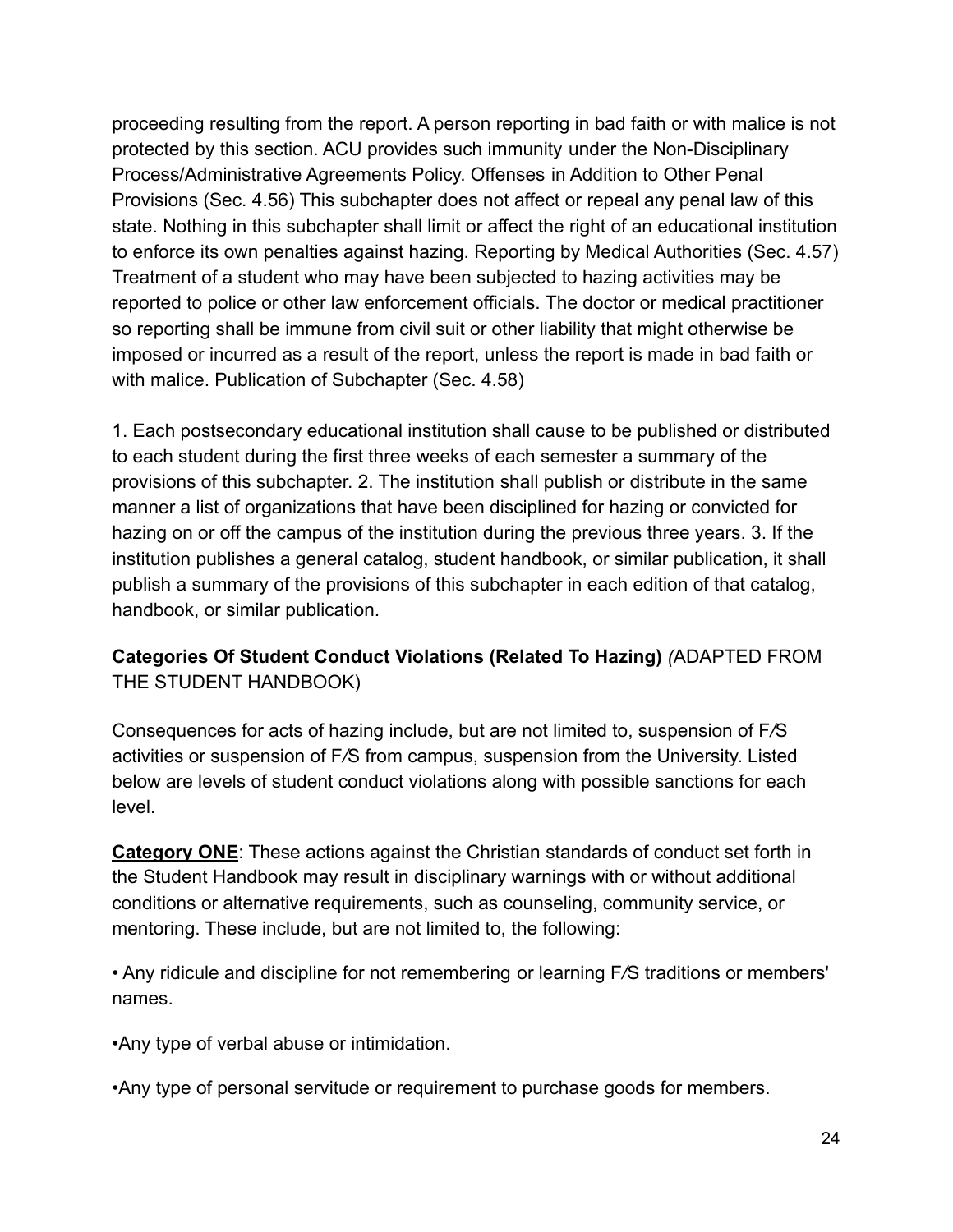•Any activity which degrades, humiliates, or intimidates.

**Category TWO:** These actions may result in a minimum disciplinary response of sanctions from Category One as well as conduct probation with additional conditions or alternative requirements. This level of violation can result in suspension from any F/S activities and a potential monetary fine from the Office of Student Life. An entire organization may be placed on probation and have its current new member orientation period terminated. These include, but are not limited to, the following:

•Any environment which endangers provisional/new members through restricting their senses, including the use of blindfolds.

•Any type of humiliation based on the physical or personal characteristics or personal convictions of provisional/new members.

•Any activity requiring provisional/new members to place themselves in any foreign substance or shaving or otherwise marking their bodies.

•Any excessive sleep deprivation of provisional/new members.

•Any activity that requires provisional/new members to partially or fully disrobe.

•Any activity that occurs without the presence of an approved sponsor.

**Category THREE:** These actions may result in any sanctions from Category one or two, as well as an individual's suspension or dismissal from the University for one or more semesters, including indefinitely, and the suspension of an entire organization for one or more years. These include, but are not limited to, the following:

•Any activity which creates significant emotional trauma.

•Any physical abuse such as paddling, striking, whipping, shoving, electric shock, branding, or burning.

•Any physical abuse that forces provisional/new members into eating or drinking anything or placing any foreign object in any orifice of the body.

•Any requirement to endure environments that create extreme physical or emotional discomfort or endanger physical safety.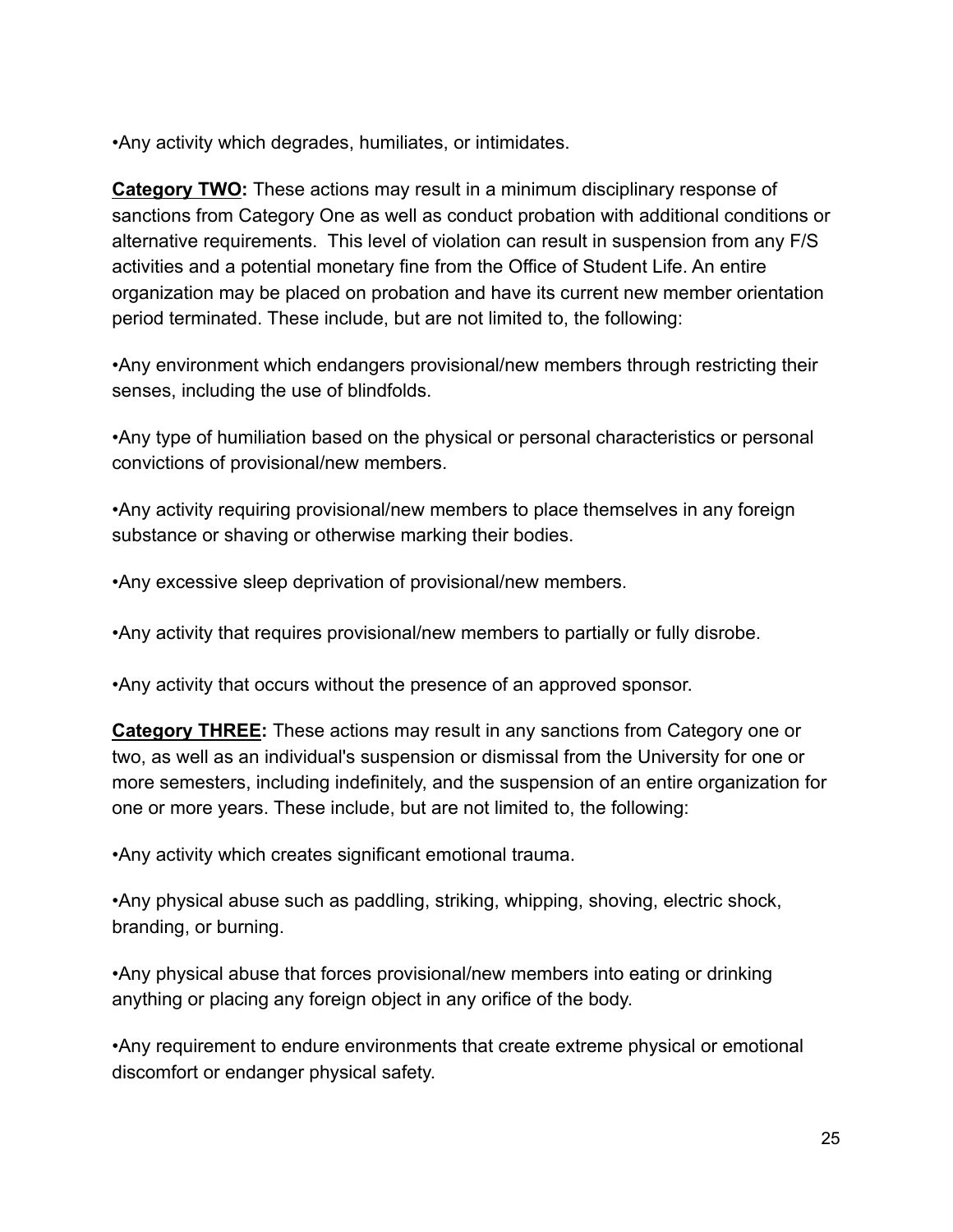•Any "dogging", abandoning, binding, or confining.

•Any failure to comply with the directives of a sponsor or any university official.

For additional information regarding hazing, please visit www.stophazing.org.

### **CONTACT INFORMATION**

Any questions or clarifications may be directed to the Student Life Office. McGlothlin Campus Center Office Space 43F ACU Box 27867 325-674-6818 (office)